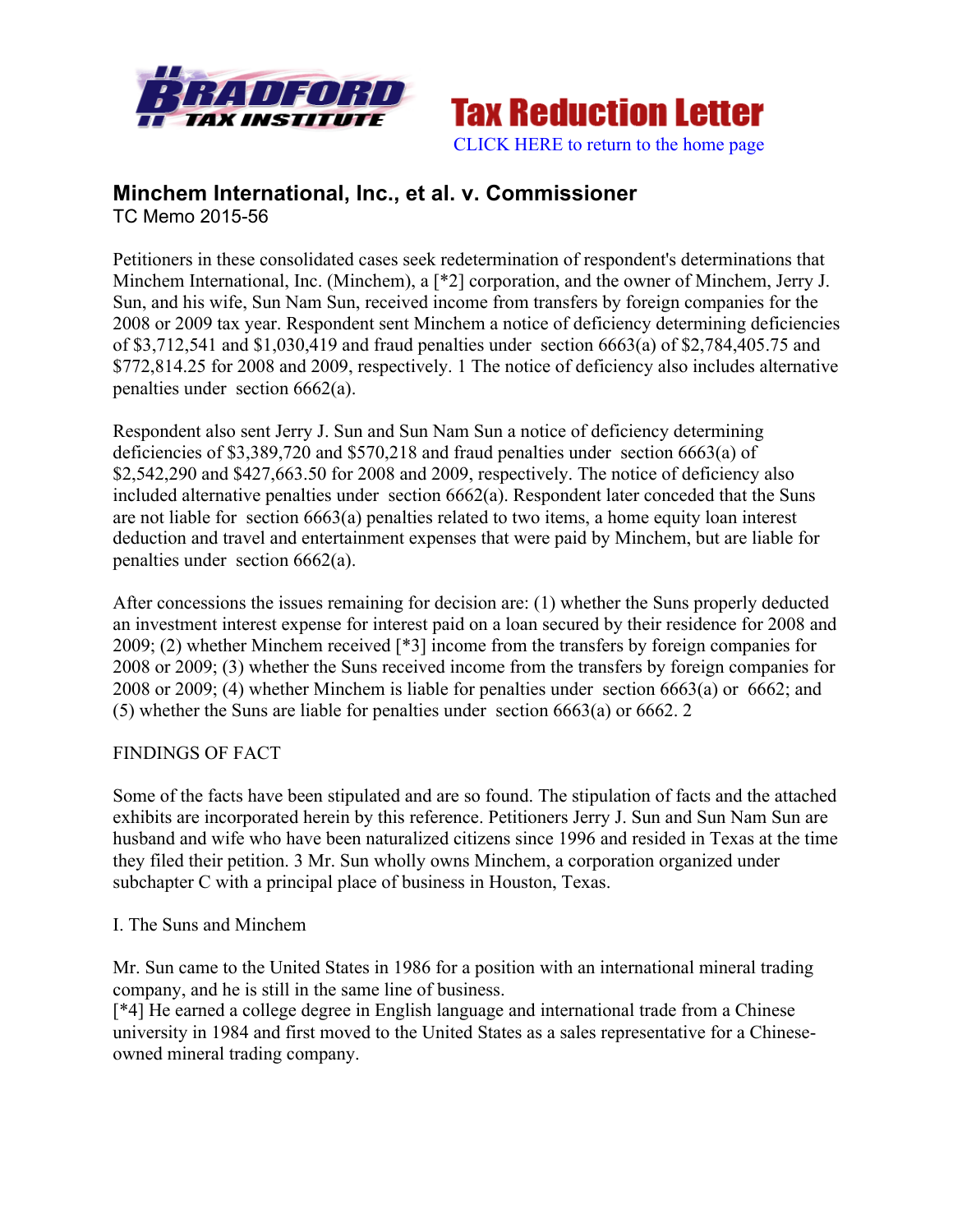In 1993 Mr. Sun organized Minchem under the State laws of Texas and continues to be the sole shareholder. Minchem's primary business purpose is to import and distribute industrial minerals. Minchem purchases minerals from suppliers in China and imports the minerals into the United States. Minchem had seven employees during 2008 and 2009.

Mr. Sun has served as Minchem's CEO from the time of its organization until the [pg. 394] present and received a salary of \$450,000 in both 2008 and 2009. As Minchem's CEO in 2008 and 2009, Mr. Sun oversaw daily operations and was responsible for sales and employee hiring. Mr. Sun was the sole individual authorized to make purchases in excess of \$1,000 on Minchem's behalf. Mr. Sun had assistants and advisers to help with his CEO duties. The additional help allowed him to spend only around four to five hours a day on his CEO duties for Minchem. Mr. Sun also spent a significant amount of time on other investment opportunities. In 2008 and 2009 Mr. Sun owned 99% of Sun Investment, LLC [\*5] (Sun Investment). 4 Mr. Sun, individually, and Sun Investment invested in various sectors such as commercial properties, daycare services, banking, and rental properties. Sun Investment also invested in the stock market through its two trading accounts, one with Ameritrade and the other with E\*Trade. Mr. Sun was responsible for managing Sun Investment's stock investments. Mr. Sun also personally held an online trading account with E<sup>\*</sup>Trade. He spent around five hours a day managing stock investments. 5

In 2002 the Suns completed a cash purchase of a real estate lot and built a residence on that lot. They did not borrow any money to finance the lot or construct the residence. In 2003 the Suns borrowed \$1,736,079 from a bank and used their residence to secure the debt. The funds were transferred directly from the lending bank to Minchem's corporate account. In 2006 Mr. Sun refinanced the loan for \$2,501,934.84 and continued to use the residence to secure the debt. In 2008 and 2009 the Suns paid interest of \$173,343.49 and \$157,835.86 on the loan, [\*6] respectively. The Suns allocated the interest expense between mortgage interest expense and investment interest expense on their 2008 and 2009 Schedules A, Itemized Deductions. For 2008 the Suns deducted \$7,046 of the interest paid on the loan as home mortgage interest and carried the remaining \$166,297.49 forward as investment interest, which they deducted for 2009. For 2009 the Suns deducted \$60,000 of the interest paid on the loan as home mortgage interest and used the remaining \$97,835.86 as an investment interest expense deduction.

II. The Investment Strategy and Mr. Cheung's Foreign Companies

Mr. Sun met Bill Cheung through a mutual business friend in 1992 or 1993. Mr. Cheung is a resident of Hong Kong and is a Chinese citizen.

In 2008 and 2009 Mr. Cheung owned some portion of several shipping companies, some of which Minchem used to import minerals from China. 6 Specifically, Mr. Cheung claimed ownership of companies called Kingdom Shipping Company Limited, Able Glory Shipping Limited, Power Vast Limited, and Magic Way Company Limited. These companies were organized in foreign [\*7] jurisdictions, but they all operated out of Hong Kong. 7 Mr. Cheung's shipping activities appeared to continue operating several of these companies at once, even though he may have intended each of these companies to act as the subsequent replacement for the former company.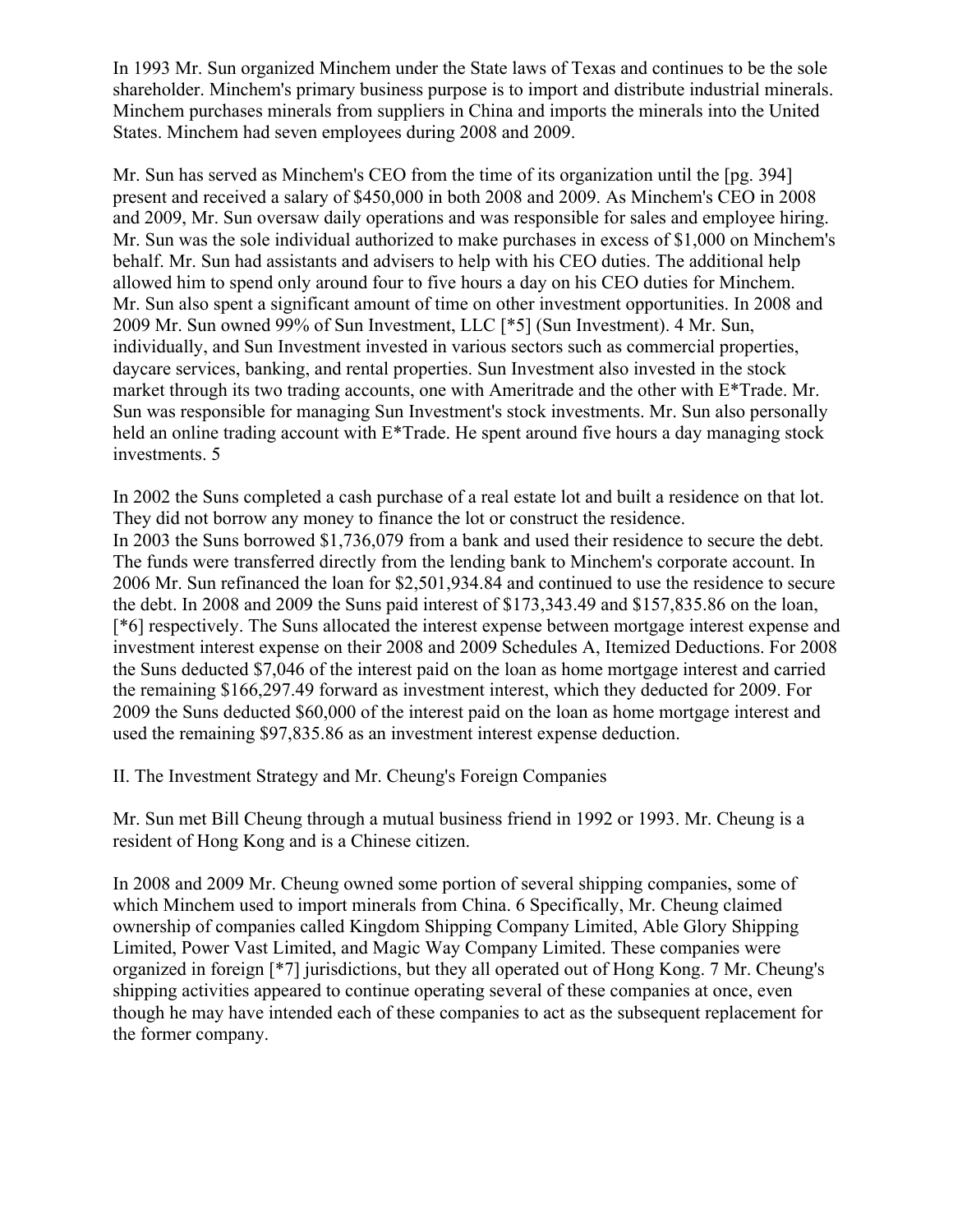Outside of his shipping companies, Mr. Cheung previously had a series of unsuccessful investments. He had lost a significant amount of money and was looking for other ways to invest.

Through their business dealings Mr. Sun and Mr. Cheung had become friends. In 2008 and 2009 Mr. Sun and Mr. Cheung would often communicate by telephone [pg. 395] and sometimes through email. When Mr. Sun traveled to China, he would see Mr. Cheung socially and Mr. Cheung would give him rides to and from the airport, and they would discuss his American investment opportunities.

[\*8] Mr. Cheung was impressed by Mr. Sun's diverse investments, and in 2006 the two gentlemen verbally agreed on an investment strategy for Mr. Cheung after discussing potential investment opportunities in the United States.

The only part of the arrangement that both Mr. Cheung and Mr. Sun consistently agreed on was the general structure of the investment. Mr. Cheung would transfer sums of money through his shipping companies' bank accounts to Mr. Sun, who would then invest the money in the United States. Mr. Cheung would decide how much money he wished to send, and Mr. Sun had discretion on which investments to pursue with Mr. Cheung's money.

The remaining terms of the verbal agreement were not memorialized and are unclear. Specifically, Mr. Sun and Mr. Cheung inconsistently described the investment term, the expected return, and enforcement provisions. Mr. Sun believed the term was a minimum of 5 years and did not give a maximum period, whereas Mr. Cheung believed the term was 7 to 10 years. The expected return is also unclear; Mr. Sun believed the return on investment would be a 50-50 split of the net profit with a minimum 10% gain annually, but the return might not be paid annually. Mr. Cheung believed the return would be 10% to 15%, but was [\*9] uncertain whether that return was annual or total. 8 Further, Mr. Cheung was unsure whether he would take legal action against Mr. Sun if Mr. Sun failed to achieve the expected return on investment or repay the transferred amount.

# III. Transfers to Minchem and Minchem's Officer Loan Account

Around 2006 Minchem created an officer loan account solely for the benefit of Mr. Sun. The officer loan account would be debited and the balance would be increased when funds were drawn by, or paid for the benefit of, Mr. Sun. Conversely, the account would be credited and the balance would decrease when funds were paid to Minchem. Minchem did not sign any contracts with Mr. Sun regarding the officer loan account, and he was not required to pay interest on any loans from Minchem. Similarly, it does not appear that Minchem was required to pay interest on any loans from Mr. Sun.

Between March 26 and December 18, 2008, a Hong Kong bank account attributed to a company called Kingdom Shipping transferred \$11,255,888 in nine different transactions to Minchem. 9 The smallest transfer was \$550,772 and the [\*10] largest was \$1,750,572. The only transfer instruction from Mr. Cheung was a letter accompanying the \$550,772 transfer that indicates that \$300,000 is "additional capital" but the whole \$550,772 is a "gift from Mr. Cheung to Mr. Sun". Kingdom Shipping transferred all the money from an account in Hong Kong to Minchem's JPMorgan Chase Bank account in the United States.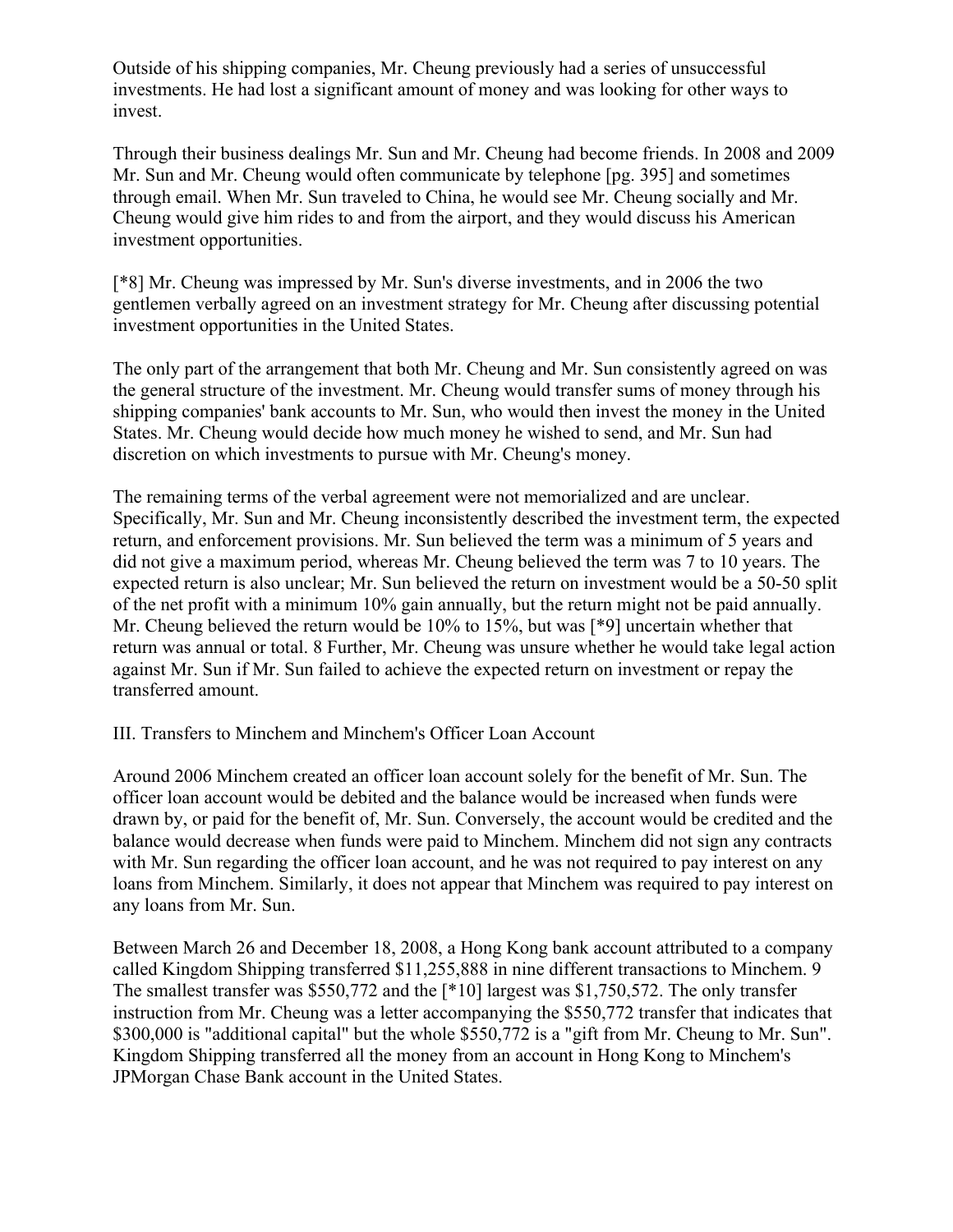Between September 30 and December 15, 2009, Hong Kong bank accounts attributed to companies called Able Glory and Power Vast transferred a total of \$3,515,130 in four different transactions to Minchem. The smallest transfer was \$628,125 and the largest was \$1,028,125. The transferring company transferred the money from its respective account in Hong Kong to Minchem's JP Morgan Chase Bank account in the United States.

For accounting purposes Minchem reported most of the money transferred from Mr. Cheung's companies as credits in Mr. Sun's officer loan account. Specifically, in [pg. 396] 2008 Minchem reported \$10,430,828.51 of the transferred [\*11] \$11,255,888 10 as credits to the officer loan account and also credited the officer loan account for all \$3,515,130 of the funds transferred in 2009. 11 Minchem treated the money as Mr. Sun's funds loaned to the company that would eventually be repaid to him or as return payments for money that Minchem had previously loaned to Mr. Sun. Minchem did not report the money as receipts or other income to Minchem because it was not tied to any service.

Minchem could, however, use the money in the officer loan account for its own business purposes. Minchem did in fact use some of the transfers to inflate its cashflow when seeking a line of credit. Minchem reported the funds transferred from Mr. Cheung's companies as an asset that was offset with an accompanying liability. Minchem's in-house accounting personnel believed that the higher assets, even if offset with an equal liability, looked better to a bank and [\*12] would help establish a line of credit. It took advantage of this principle by showing the transferred money was an asset and a liability on the balance sheets provided to a lender when applying for a line of credit.

Mr. Sun would occasionally direct money from other sources into the officer loan account, but the bulk of the credits were from Mr. Cheung's various foreign companies. In 2008 Minchem's officer loan account reflected \$249,448.48 of credit that was not from Kingdom Shipping or repayment of an amount removed from the officer loan account. 12 In 2009 Minchem's loan account reflected \$1,137,949.10 of credit that was not from one of Mr. Cheung's foreign companies or repayment of an amount removed from the officer loan account. In other words, 97.6% of the independent funds credited to Minchem's officer loan account in 2008 and 71% of the independent funds credited in 2009 were from credits from Mr. Cheung's foreign companies. By at least January 2008 Mr. Sun began frequently using the officer loan account for personal expenses. Mr. Sun would either pay his personal expenses [\*13] directly from the officer loan account or he would remove money and use it at his discretion. For example, in 2008 Minchem paid \$135,874.43 for home automation, \$158,517.80 for a new Mercedes Benz, and \$49,598.81 for personal real estate tax. In total, Minchem's officer loan account was debited \$4,116,414.43 in 2008 and \$1,811,127.65 in 2009 for expenses that Mr. Sun identified as personal during his trial testimony. 13

Some of the personal expenditures included gambling expenses. In 2008 \$4,800,100 was transferred to casinos from the officer loan account and \$2,394,550 was returned. 14 In 2009 \$1 million was transferred to casinos and \$1,300,000 was returned. 15 Thus between 2008 and 2009 Mr. Sun transferred [\*14] \$5,800,100 from the officer loan account to casinos and received back \$3,694,550; i.e., over the two years in issue Mr. Sun lost \$2,105,550 from gambling from the officer loan account. 16 [pg. 397]

Mr. Sun told Mr. Cheung about the gambling losses but still believed that he would be able to earn the promised return on investment in spite of over \$2 million in gambling losses. Although,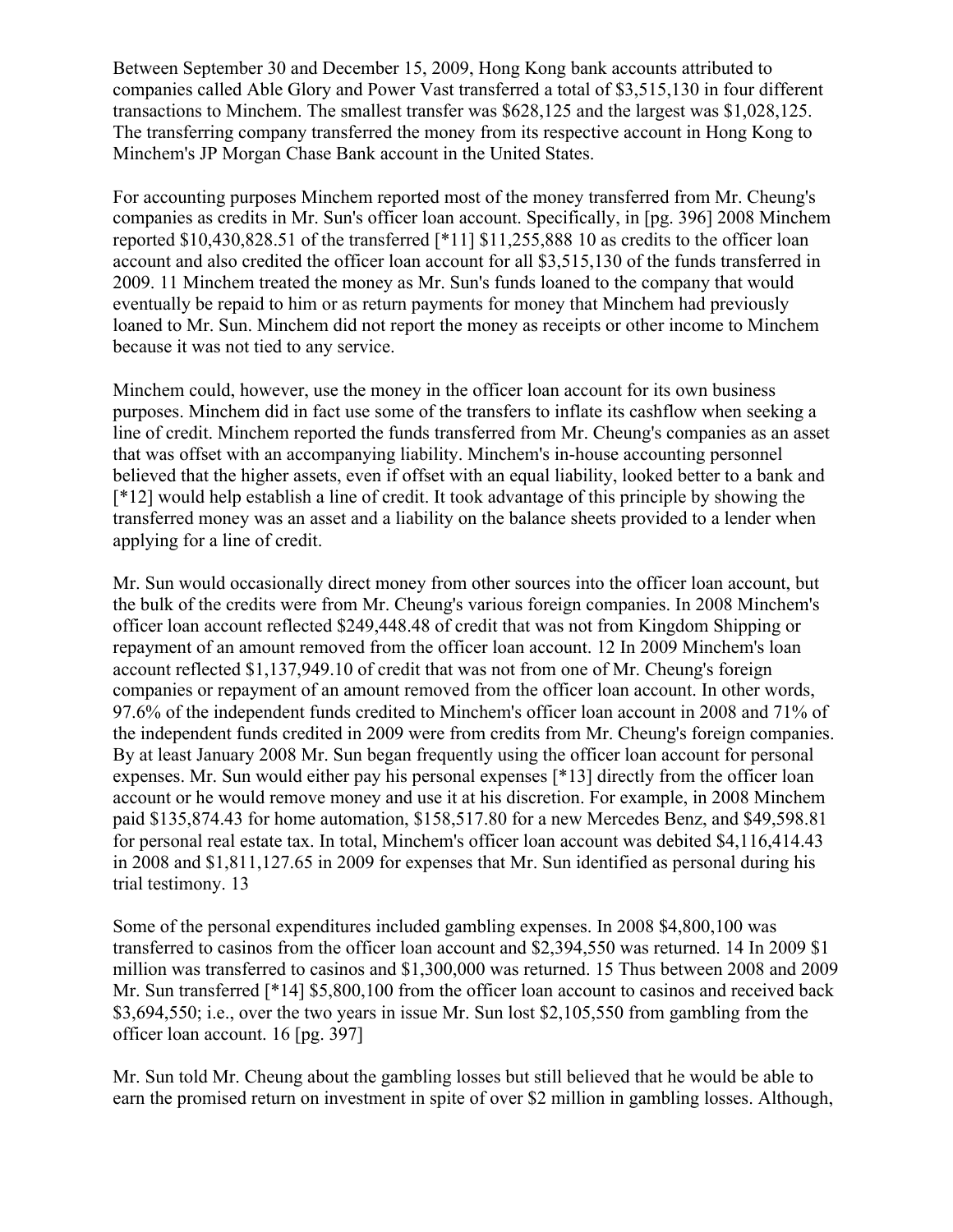Mr. Cheung was not sure whether the lost money was money that he sent to Mr. Sun or Mr. Sun's personal money.

Mr. Sun did use some of the funds in the officer loan account for investment. In 2008 Mr. Sun directed transfers of \$304,411.22 to Sun Investment and \$2,900,000 to his personal E\*Trade account. In 2009 Mr. Sun directed transfers of \$201,195.57 to Sun Investment, \$363,962 to Tiger Partners LLC,

[\*15] \$352,085 to Subhouse Capital LLC, and \$65,000 to Maddox Interests. 17 Mr. Sun did not, however, distinguish whether the money was his or Mr. Cheung's money.

IV. Additional Wire Transfers From Foreign Companies

In 2008 Mr. Cheung's foreign companies transferred a total of \$1,599,977 directly to Mr. Sun's personal E\*Trade account in two transactions: the first on January 9, when Magic Way Company transferred \$1,199,990, and the second on October 22, when Kingdom Shipping transferred \$399,987. Mr. Sun did not segregate the transfers in his personal E\*Trade account. In 2008 Mr. Cheung's foreign companies also transferred a total of \$3,257,901 directly to Sun Investment. Sun Investment received \$558,567 on May 16 and \$1,198,567 on October 20 from Magic Way Company. Further, on October 8, Sun Investment received \$1,500,767 from Kingdom Shipping. In 2009 Sun Investment received \$299,967 from a single transfer from Magic Way Company.

[\*16] V. Administrative Background

Neither Minchem, the Suns, nor the other related businesses reported money received from Mr. Cheung as income for the 2008 or 2009 tax year. Respondent sent Minchem a notice of deficiency on January 4, 2012, for the 2008 and 2009 tax years, determining deficiencies and penalties under section 6663(a) for both tax years and, in the alternative, accuracy-related penalties under section 6662 for both tax years. Respondent later conceded the penalties under section 6663(a) for the portions of the underpayments due to some items listed on Minchem's notice of deficiency but maintained that Minchem remained liable for section 6662(a) penalties as to those amounts.

Respondent also sent the Suns a notice of deficiency on January 4, 2012, for the 2008 and 2009 tax years, determining deficiencies and penalties under section 6663(a) for both Mr. and Mrs. Sun for both tax years and, in the alternative, accuracy-related penalties under section 6662(a) for both tax years. Respondent later conceded the penalties under section 6663(a) for the portions of the underpayments due to some items listed on the Suns' notice of deficiency but maintained that the Suns remain liable for section 6662(a) penalties as to those amounts. [\*17] Minchem and the Suns timely filed separate petitions with the Court to challenge the notices of deficiency. The two cases were consolidated for purposes of trial, briefing, and opinion.

# OPINION

The issues remaining to be decided are: (1) whether the Suns properly deducted an investment interest expense for interest paid on a loan secured by their residence for 2008 and 2009; (2) whether Minchem received income as gross receipts from the transfers from Mr. Cheung's foreign companies for 2008 or 2009; (3) whether the Suns received income as dividends or ordinary income from the transfers from Mr. Cheung's foreign companies for 2008 or 2009; (4)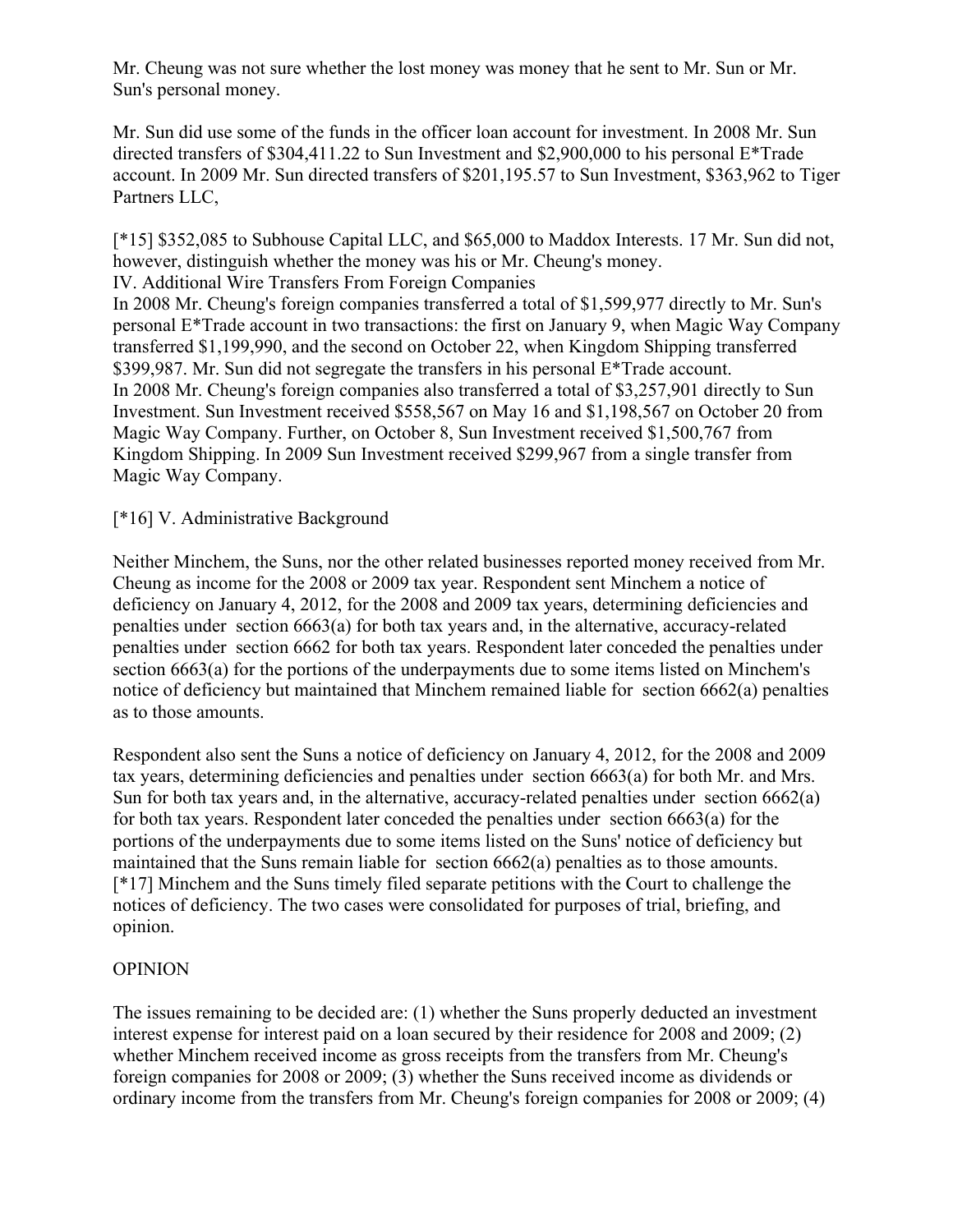whether Minchem is liable for penalties under section 6663(a) or 6662 for 2008 or 2009; and (5) whether the Suns are liable for penalties under section 6663(a) or 6662 for 2008 or 2009. [pg. 398]

## I. Home Equity Loan Interest

The Suns refinanced an outstanding loan for \$2,501,935 through home equity indebtedness. For 2008 and 2009 the Suns allocated portions of the interest paid to mortgage interest and the remainder to investment interest expenses. A Form 1098, Mortgage Interest Statement, issued to the Suns for tax year 2008 showed they paid interest of \$173,343.49. For 2008 the Suns deducted \$7,046 [\*18] paid toward the loan as home mortgage interest and carried \$166,297.49 of paid interest forward as investment interest, which they claimed for 2009. A Form 1098 issued to the Suns for 2009 showed they paid interest of \$157,835.86. For 2009 the Suns claimed a deduction of \$60,000 for the interest paid as home mortgage interest and claimed the remaining interest as an investment interest expense deduction.

The notice of deficiency denied the Suns' investment interest deduction in its entirety and adjusted their home mortgage interest deduction. The Suns assert that an example in a temporary regulation is directly applicable and shows the deduction is correct as claimed. Respondent counters that the temporary regulation does not apply because the Suns have not met its requirements.

Deductions are a matter of legislative grace, and taxpayers bear the burden of establishing entitlement to any claimed deduction. Rule 142(a); INDOPCO, Inc. v. Commissioner, 503 U.S. 79, 84 [69 AFTR 2d 92-694] (1992); New Colonial Ice Co. v. Helvering, 292 U.S. 435, 440 [13 AFTR 1180] (1934). 18 This burden requires the taxpayer to substantiate items relating to deductions claimed by keeping and producing adequate records [\*19] that enable the Commissioner to determine the taxpayer's correct tax liability. Sec. 6001; Hradesky v. Commissioner, 65 T.C. 87, 89-90 (1975), aff'd per curiam, 540 F.2d 821 [38 AFTR 2d 76- 5935] (5th Cir. 1976); Meneguzzo v. Commissioner, 43 T.C. 824, 831-832 (1965). A taxpayer claiming a deduction on a Federal income tax return must demonstrate that the deduction is allowable pursuant to some statutory provision and must further substantiate that the expense to which the deduction relates has been paid or incurred. See sec. 6001; Hradesky v. Commissioner, 65 T.C. at 89-90; sec. 1.6001-1(a), Income Tax Regs.

Section 163 allows taxpayers a deduction for "qualified residence interest" paid on the mortgage on their first or secondary home. Sec. 163(a), (h)(2)(D); sec. 1.163-10T(b), Temporary Income Tax Regs., 52 Fed. Reg. 48410 (Dec. 22, 1987). Qualified residence interest is either "acquisition indebtedness" or "home equity indebtedness." Sec. 163(h)(3)(A). Acquisition indebtedness is a loan of up to \$1 million that is used to acquire, construct, or substantially improve a residence when that residence also secures the loan. Sec.  $163(h)(3)(B)$ . New debt to refinance old acquisition indebtedness is also acquisition indebtedness for purposes of section  $163(h)(3)(A)(i)$ as long as it is not more than the refinanced debt. Sec.  $163(h)(3)(B)(i)$ . Home equity indebtedness is any other type of loan secured by a qualified residence but is capped at the lesser of \$100,000 or the fair [\*20] market value of the residence minus any acquisition indebtedness on the residence. Sec.  $163(h)(3)(C)$ . There is a limit to qualified residence interest where the total average balances for the taxable year of all secured debts on a residence are more than the adjusted purchase price of the residence. Azimzadeh v. Commissioner, T.C. Memo. 2013-169 [2013 RIA TC Memo [2013-169]; sec. 1.163-10T(c)(1), Temporary Income Tax Regs., 52 Fed.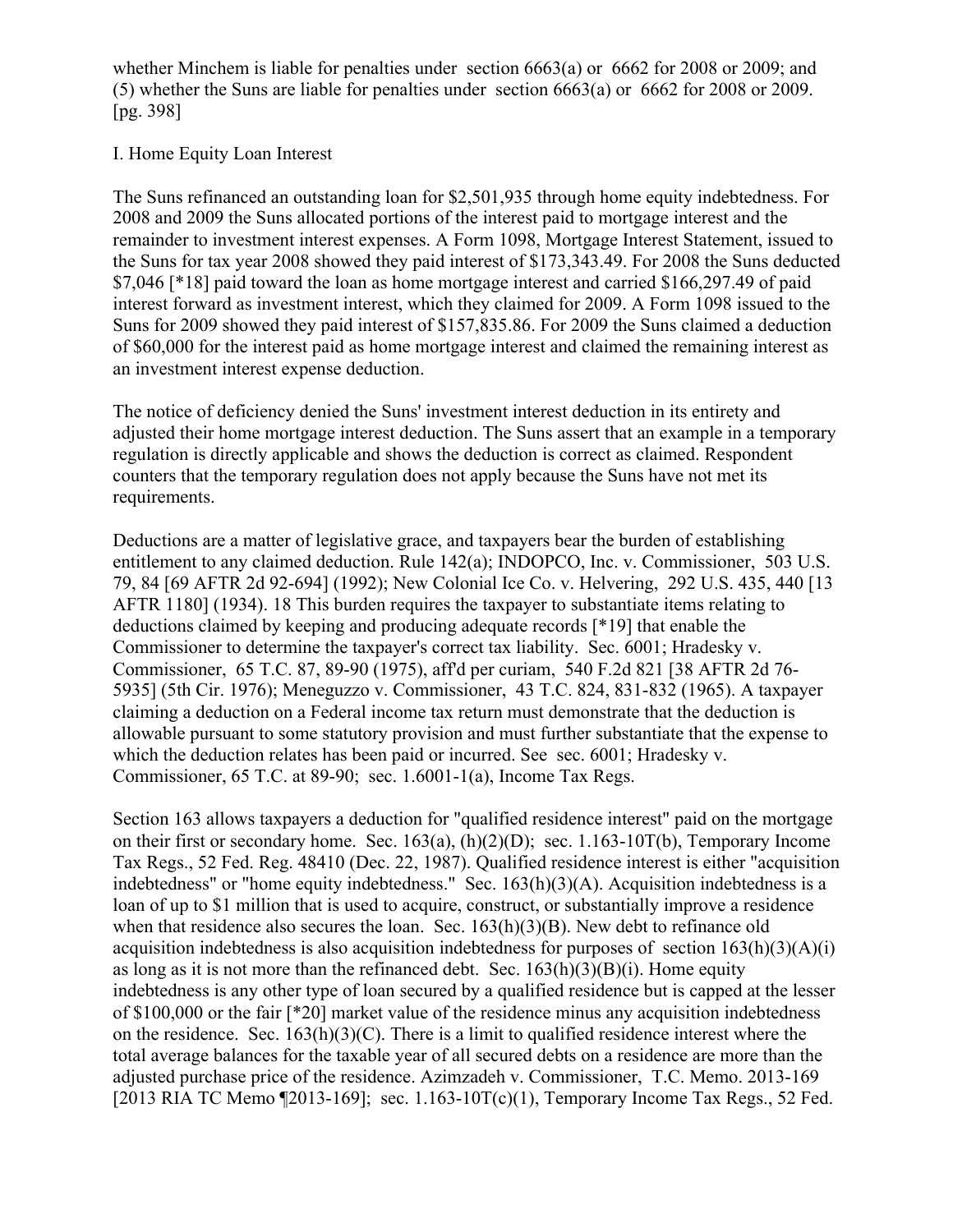Reg. 48411 (Dec. 22, 1987). Further, if the sum of the average balances for the taxable year of all secured debts exceeds the adjusted purchase price of the qualified residence at the end of the taxable year, the taxpayer must use either the simplified method or the exact method to determine the amount of interest that is qualified residence interest. Sec.  $1.163-10T(c)(1)$ , Temporary Income Tax Regs., supra.

The two methods to determine the amount of qualified residence interest appear to treat excess paid interest differently. The simplified method treats remain[pg. 399] ing paid interest as nondeductible personal interest even if the remaining interest would be allocated under section 1.163-8T, Temporary Income Tax Regs., 52 Fed. Reg. 24999 (July 2, 1987) to some other category of interest. Sec. 1.163-8T, Temporary Income Tax Regs., supra, which makes remaining interest [\*21] potentially deductible. Sec.  $1.163-10T(e)(4)(ii)$ , Temporary Income Tax Regs., 52 Fed. Reg. 48412 (Dec. 22, 1987).

The Suns point out that the example in section  $1.163-10T(e)(4)(ii)$ , Temporary Income Tax Regs., supra, appears to apply, but the Suns have failed to substantiate the deduction. Specifically, the Suns have not shown that the obtained funds were used for investing. In general, the nature of interest payments is determined not by the origin of the debt or the collateral that secures the loan but by the eventual use of the funds received as proceeds from the loan. Sec. 1.163-8T(a)(3), Temporary Income Tax Regs., supra.

The Suns contend that the interest paid is deductible as investment interest because the loan proceeds were deposited in Minchem's bank account. The Suns posit that Minchem is property held for investment because it is a type of property that generally produces dividend income. It is not necessary for the Court to decide whether Minchem is property held for investment because the Suns did not purchase or contribute the loan proceeds to Minchem. Instead, Minchem's general ledger notes that the company treated the mortgage proceeds as a personal loan from Mr. Sun to Minchem. In other words, Mr. Sun borrowed the money so that he could lend it to Minchem and Minchem would repay him. Mr. Sun has not shown that the funds disbursed for his mortgage to finance his ancillary loan to [\*22] Minchem were for investment. Further, the Suns fail to recognize the differences between the simplified method and the exact method--or explain the application of either.

The Suns have not demonstrated that the deduction is allowable pursuant to any statutory provision because they have not shown the funds were used for investing. Accordingly, respondent's determinations concerning the Suns' home mortgage and investment interest expense deduction for the interest paid on the home equity loan are sustained.

#### II. Burden of Proof for Unreported Income

In general, taxpayers bear the burden of disproving the Commissioner's determinations. Rule 142(a). Petitioners, however, contend that under Carson v. United States, 560 F.2d 693, 698 (5th Cir. 1977), in the Court of Appeals for the Fifth Circuit, to which an appeal of these cases would lie, the presumption of correctness does not attach in cases involving unreported income unless the Commissioner either identifies the taxable source of income or disproves nontaxable sources. See sec. 7482(b)(1)(A) and (B). Petitioners assert that respondent has not satisfied either of these requirements. Further, petitioners contend that the burden should shift under sections 7491 and 7522 for similar reasons. Respondent counters that he has sufficiently identified a likely source of [\*23] income as well as negating the nontaxable source. It is unnecessary for the Court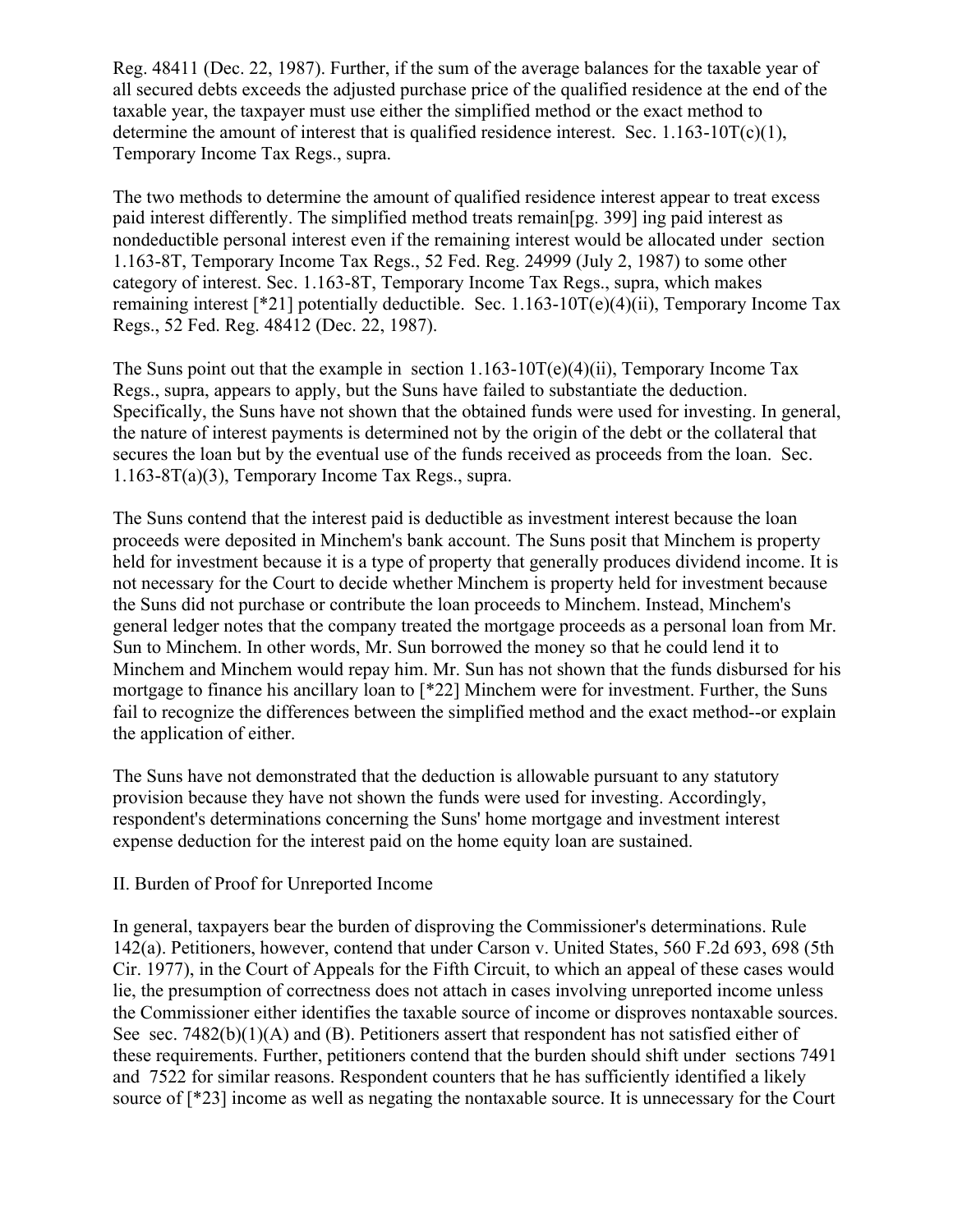to address the parties' disagreements and to determine whether the burden of proof has shifted for the unreported income because the outcome of each of the present cases is determined on the preponderance of the evidence. See Blodgett v. Commissioner, 394 F.3d 1030, 1035 [95 AFTR 2d 2005-448] (8th Cir. 2005), aff'g T.C. Memo. 2003-212 [2003 RIA TC Memo ¶2003-212]; Estate of Bongard v. Commissioner, 124 T.C. 95, 111 (2005); Namyst v. Commissioner, T.C. Memo. 2004-263 [2004 RIA TC Memo ¶2004-263], aff'd, 435 F.3d 910 [97 AFTR 2d 2006- 709] (8th Cir. 2006).

## III. Transfers to Minchem

Before deciding on the tax consequences of the transfers between Mr. Cheung's foreign companies and Minchem, the Court needs to address the substance of the arrangement between Mr. Cheung and Mr. Sun. Respondent determined that the money from Mr. Cheung's foreign companies is either gross receipts to Minchem, which then made a distribution to Mr. Sun or, alternatively, represents direct income [pg. 400] to Mr. Sun. Petitioners' position is less clear because while they often assert that Mr. Sun was entrusted to invest Mr. Cheung's money, they also appear to claim that the money was a loan to Mr. Sun.

## A. Income to Minchem

Section 61(a) defines gross income as "all income from whatever source derived". A fundamental principle of income taxation is that income is taxable to [\*24] the person who earns it. Lucas v. Earl, 281 U.S. 111, 114-115 [8 AFTR 10287] (1930). The "true earner" of income is the person or entity who controls the earning of such income and not necessarily the person or entity that receives the income. Barmes v. Commissioner, T.C. Memo. 2001-155 [2001 RIA TC Memo ¶2001-155]. The crucial question is "'whether the assignor retains sufficient power and control over the assigned property or over receipt of the income to make it reasonable to treat him as the recipient of the income for tax purposes." Id., slip op. at 78 (quoting Commissioner v. Sunnen, 333 U.S. 591, 604 [36 AFTR 611] (1948)).

Minchem did not retain sufficient dominion and control over the funds transferred by Mr. Cheung's foreign companies to make it the recipient of the income for tax purposes. Minchem consistently reported money received from Mr. Cheung's foreign companies as either a loan from Mr. Sun to Minchem or as repayment for a loan from Minchem to Mr. Sun. Minchem's officer loan account records show that the funds "repaid" money spent on Mr. Sun's behalf. Similarly, when the funds from Mr. Cheung's foreign companies exceeded the debts to the officer loan account, the funds were treated as cash that Mr. Sun had loaned to Minchem, and that he could, and did, use the money for personal reasons. Further, when Minchem was applying for a line of credit, the money was shown as both an asset and a liability. In other words, Minchem recognized that it held the money [\*25] but had an obligation to repay it and could not exercise dominion and control over it. See, e.g., Rutkin v. United States, 343 U.S. 130, 137 [41 AFTR 596] (1952); Arcia v. Commissioner, T.C. Memo. 1998-178 [1998 RIA TC Memo ¶98,178]. Instead of retaining dominion and control over the funds, Minchem acted as a conduit for the money. A taxpayer who merely acts as a conduit and disposes of transferred funds to third parties does not receive taxable income. See Estate of Kalichuk v. Commissioner, T.C. Memo. 1964-336 [¶64,336 PH Memo TC]. Minchem received the cash from Mr. Cheung's foreign companies but immediately treated it as belonging to a third party, Mr. Sun. Rather than transferring the money to Mr. Sun, it either paid expenses on Mr. Sun's behalf or held the money in its officer loan account. By holding the money in the officer loan account--which was solely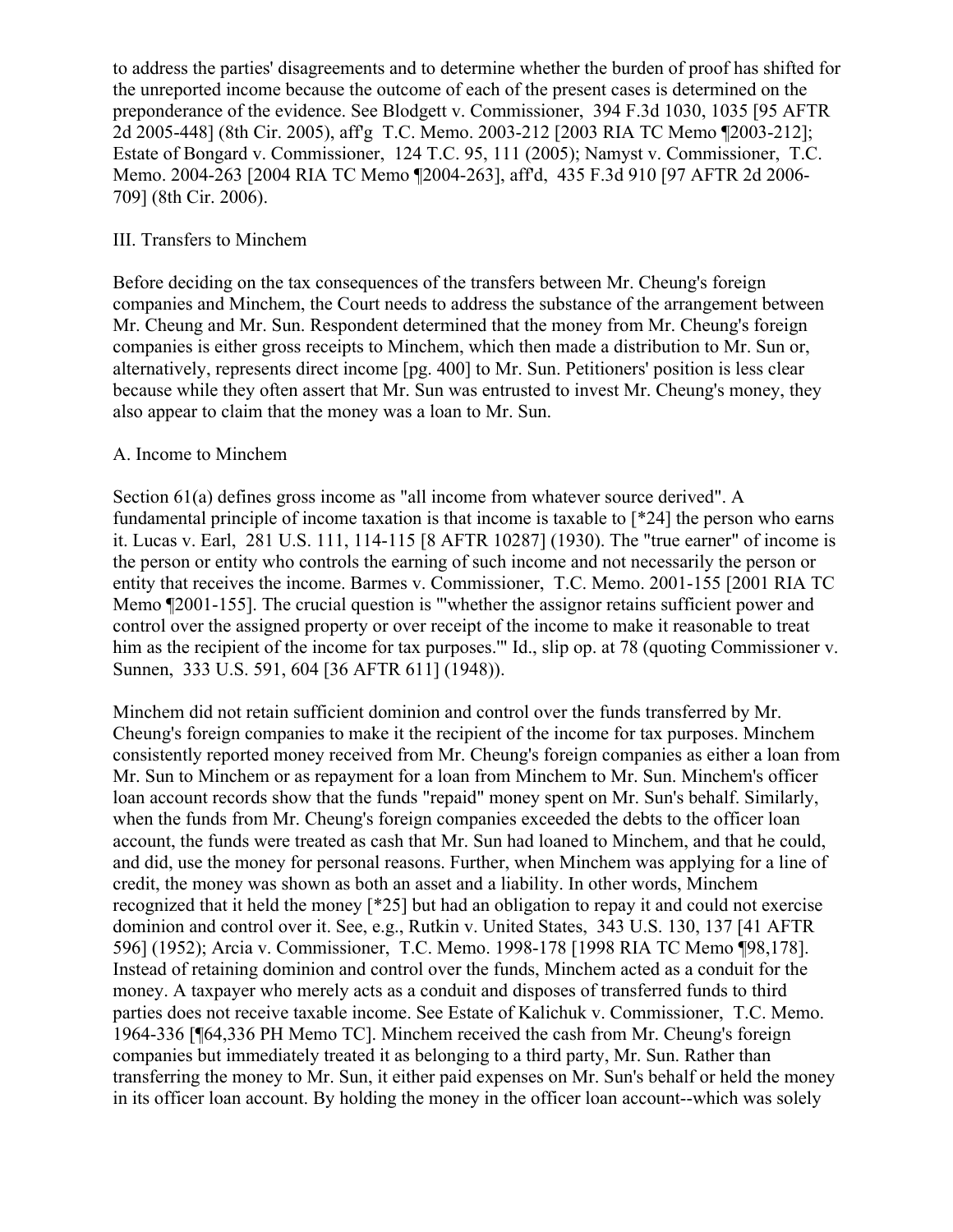for Mr. Sun's benefit--Minchem eliminated the need for Mr. Sun to turn around and loan the money back to the company on his behalf.

Accordingly, Minchem did not receive taxable income from Mr. Cheung's foreign companies because it did not retain sufficient dominion and control over the transferred funds. See Barmes v. Commissioner, T.C. Memo. 2001-155 [2001 RIA TC Memo ¶2001-155]. Further, Minchem did not receive taxable income from Mr. Cheung's foreign companies because Minchem acted as a conduit to Mr. Sun. See Estate of Kalichuk v. Commissioner, T.C. Memo. 1964-336 [¶64,336 PH Memo TC].

## [\*26] B. Income to Mr. Sun

Respondent contends that the money transferred from Mr. Cheung's foreign companies is either qualified dividends from Minchem or income directly from the foreign companies. As discussed above, Minchem was merely a conduit for the funds, and thus they are not qualified dividends to Mr. Sun. Petitioners' position is that the funds transferred to Minchem are not income to Mr. Sun because he had an obligation to repay them. In substance, petitioners contend the funds are a loan that Mr. Sun was obligated to repay.

Generally, the proceeds of a loan do not constitute income to a borrower because the benefit is offset by an obligation to repay. United States v. Rochelle, 384 F.2d 748, 751 [20 AFTR 2d 5630] (5th Cir. 1967); Arlen v. Commissioner, 48 T.C. 640, 648-649 (1967). Deciding whether a [pg. 401] particular transaction constitutes a loan, however, is a question of fact to be determined upon consideration of all the pertinent facts in the case. Fisher v. Commissioner, 54 T.C. 905, 909 (1970).

Whether a bona fide debtor-creditor relationship exists is a question of fact, and essential elements are the intent of the recipient of the funds to make monetary repayment and the intent of the person advancing the funds to enforce repayment. Beaver v. Commissioner, 55 T.C. 85, 91 (1970); Fisher v. Commissioner, 54 T.C. at 909-910. Whether the recipient had an intent to repay and the lender an intent [\*27] to enforce repayment is determined at the time of receipt of the funds. Frierdich v. Commissioner, 925 F.2d 180, 184 [67 AFTR 2d 91-555] (7th Cir. 1991), aff'g T.C. Memo. 1989-103 [¶89,103 PH Memo TC]; Estate of Chism v. Commissioner, 322 F.2d 956, 960 [12 AFTR 2d 5300] (9th Cir. 1963), affg T.C. Memo. 1962-6 [¶62,006 PH Memo TC]. Indicative of an intent to repay are that a note evidencing the indebtedness was executed, that the parties agreed on the rate of interest, that there was a fixed maturity date, that a security interest was given the creditor, and that the debtor had the ability to make repayment. Frierdich v. Commissioner, 925 F.2d at 182; Busch v. Commissioner, 728 F.2d 945, 948 [53 AFTR 2d 84-930] (7th Cir. 1984), aff'g T.C. Memo. 1983-98 [¶83,098 PH Memo TC].

The funds that the Suns received from Mr. Cheung's foreign companies lacked many of the characteristics usually present when the Court finds that money advanced constitutes a bona fide loan. For instance, at the time the Suns received the funds, a note evidencing the indebtedness was not executed and a security interest was not given. Further, Mr. Sun and Mr. Cheung did not agree on the period of the loan or the rate of interest. Mr. Sun believed the term was a minimum of 5 years and did not give a maximum period, whereas Mr. Cheung believed the term was 7 to 10 years. Mr. Sun and Mr. Cheung also disagreed on the rate of return, or interest: Mr. Sun believed the return on investment would be a 50-50 split of the net profit with a minimum 10% gain annually, but the return [\*28] might not be paid annually. Mr. Cheung believed the return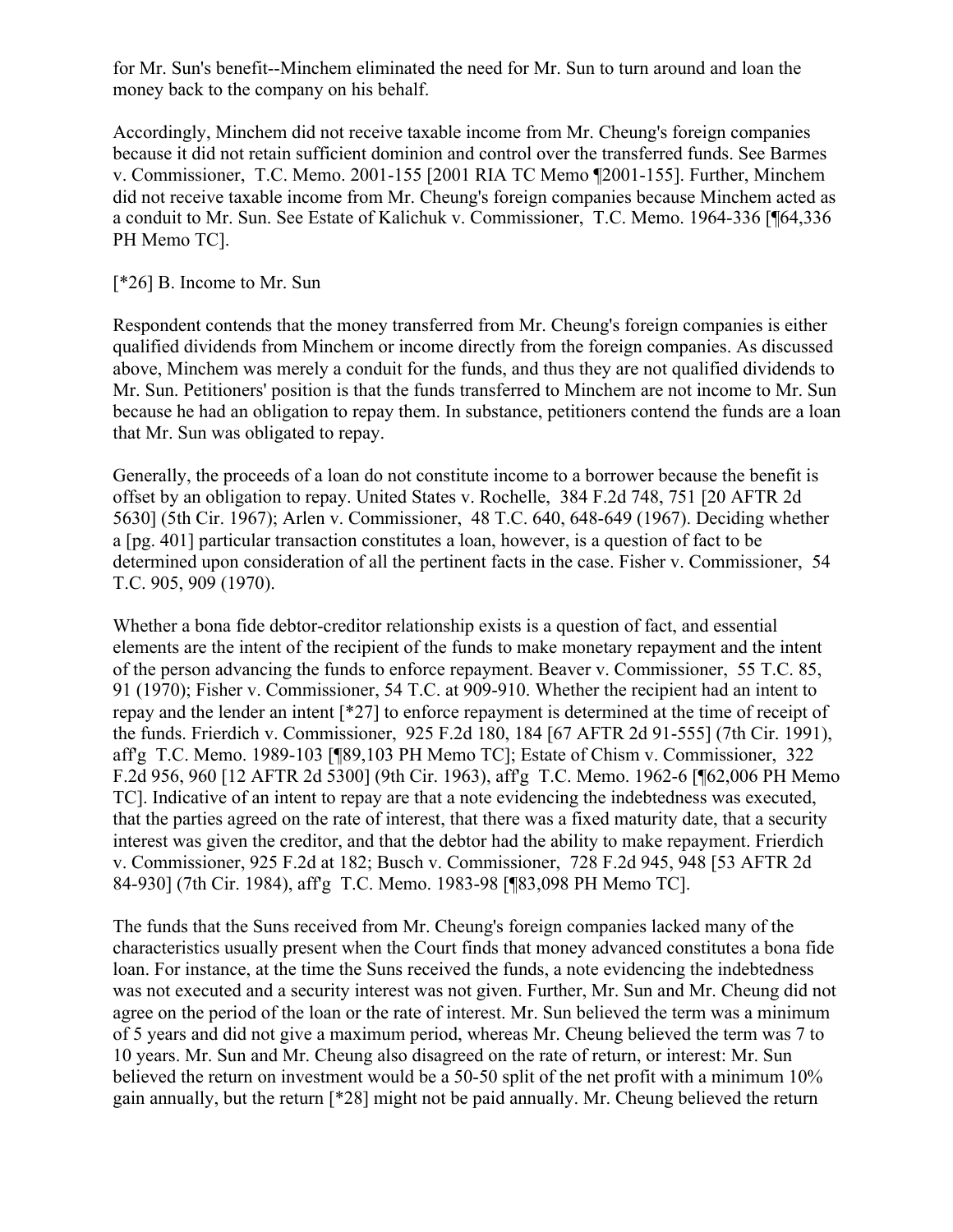would be between 10% and 15% but was uncertain whether that return was annual or total. In consideration of these factors, the transferred funds do not constitute a bona fide loan between Mr. Sun and Mr. Cheung.

Nor does any of the transfers--including the transfer accompanied by a letter--appear to be a gift, because Mr. Cheung lacked donative intent. A gift requires donative intent, actual delivery, and relinquishment of dominion and control. See Carrington v. Commissioner, 476 F.2d 704, 709 [31 AFTR 2d 73-1166] (5th Cir. 1973), aff'g T.C. Memo. 1971-222 [¶71,222 PH Memo TC]. The Supreme Court has defined a gift as a transfer of property that proceeds from a "'detached and disinterested generosity,'" "'out of affection, respect, admiration, charity or like impulses."' Commissioner v. Duberstein, 363 U.S. 278, 285 [5 AFTR 2d 1626] (1960) (quoting Commissioner v. LoBue, 351 U.S. 243, 246 [49 AFTR 832] (1956), and Robertson v. United States, 343 U.S. 711, 714 [41 AFTR 1053] (1952)). While the specific terms of the agreement between Mr. Cheung and Mr. Sun were not defined, both credibly testified that Mr. Sun was obligated to return some money to Mr. Cheung at some point. Thus, the transfers were not from detached and disinterested generosity because Mr. Cheung expected some return of money from Mr. Sun.

[\*29] Further, Mr. Sun did not report the funds transferred by Mr. Cheung's foreign companies as gifts or otherwise show that he believed he was receiving gifts. Generally, section 6039F requires taxpayers to report large foreign gifts. 19

The Secretary requires taxpayers to file a Form 3520, Annual Return To Report Transactions With Foreign Trusts and Receipt of Certain Foreign Gifts, to report aggregate gifts over \$100,000 from foreign individuals and estates and \$10,000, as ad-[pg. 402] justed for inflation, if the gift purportedly comes from a foreign corporation. Notice 97-34, 1997-1 C.B. 422; Announcement 98-30, 1998-1 C.B. 962. The transfers from Mr. Cheung's foreign companies exceed either of these thresholds in both tax years 2008 and 2009. The Suns did not file any Form 3520 in tax year 2008 or 2009. Accordingly, the transfers are not gifts because Mr. Cheung did not give the money out of detached and disinterested generosity and the Suns did not treat the money as gifts in the 2008 or 2009 tax year.

Instead it appears that Mr. Cheung's foreign companies entrusted the money to Mr. Sun for the specific purpose of having him invest the funds. State law determines the nature of property rights while Federal law determines the appropriate tax consequences of those rights. See United States v. Nat'l Bank of [\*30] Commerce, 472 U.S. 713, 722 [56 AFTR 2d 85-5210] (1985); Blanche v. Commissioner, T.C. Memo. 2001-63 [2001 RIA TC Memo ¶2001-063], aff'd, 33 Fed. Appx. 704 (5th Cir. 2002). Texas law recognizes that a trust may arise at the implication of an intention to create a trust. Mills v. Gray, 210 S.W.2d 985, 987 (Tex. 1948) (citing 54 Am. Jur. 22, sec. 5). It is not necessary that a formal trust be created in order to find that the property has been entrusted. Weingarten v. Commissioner, 38 T.C. 75, 79 (1962). Money a taxpayer receives in his or her capacity as a fiduciary or agent does not constitute income to that taxpayer. Heminway v. Commissioner, 44 T.C. 96, 101 (1965); Cedar Valley Bird Co., LLP v. Commissioner, T.C. Memo. 2013-153 [2013 RIA TC Memo ¶2013-153].

A transferee taxpayer does not receive income when the transferor and the transferee agree that money received is held in trust for the benefit of others. See Seven-Up Co. v. Commissioner, 14 T.C. 965, 977-978 (1950); Rogers v. Commissioner, T.C. Memo. 2011-277 [2011 RIA TC Memo ¶2011-277], aff'd, 728 F.3d 673 [112 AFTR 2d 2013-5934] (7th Cir. 2013). Further,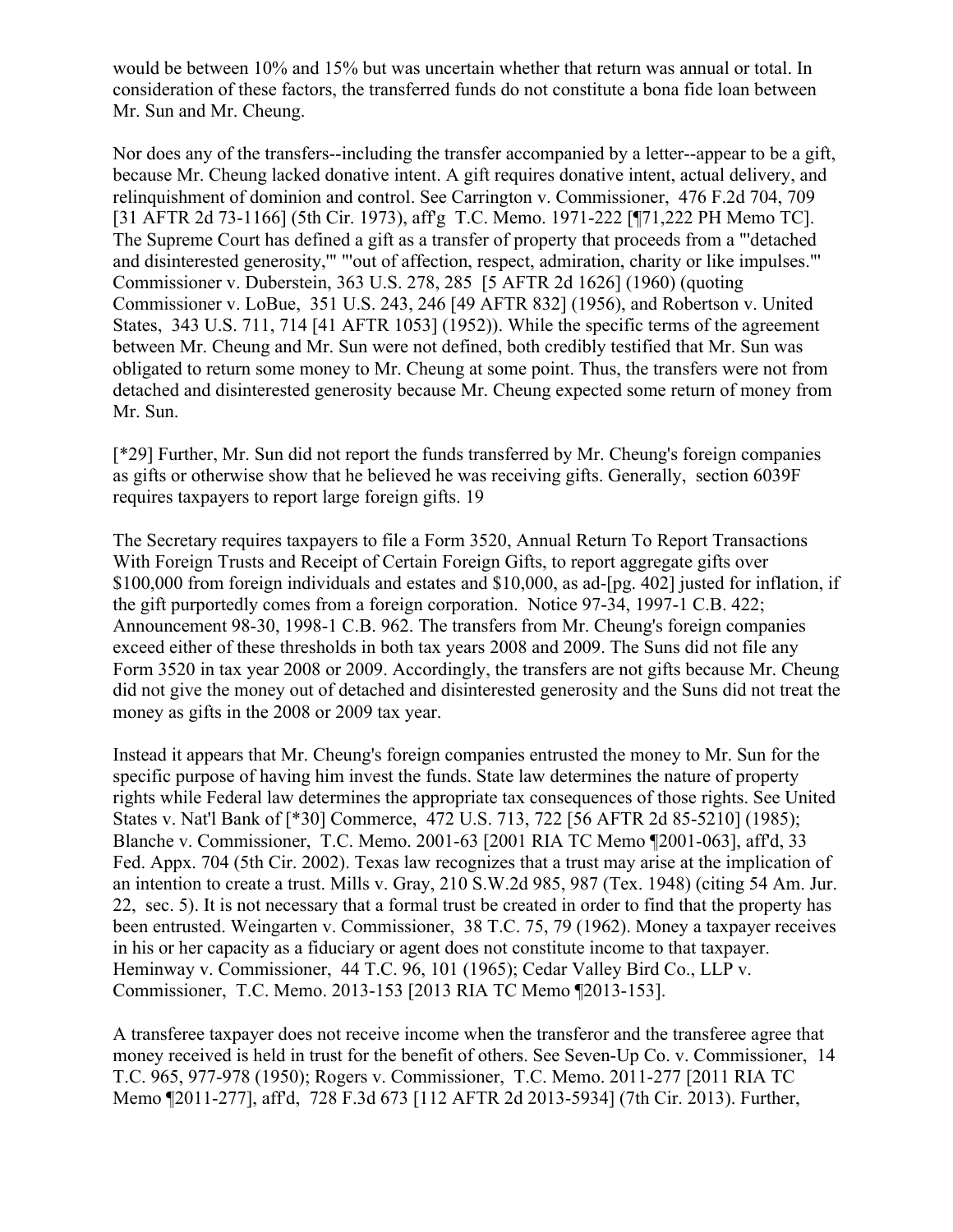funds received in trust by a trustee are excludable from gross income when those funds are subject to a restriction that they be expended for a specific purpose and the taxpayer does not profit, gain, or benefit in spending the funds for the stated purpose. See Bailey v. Commissioner, T.C. Memo. 2012-96 [2012 RIA TC Memo ¶2012-096] (citing Ford Dealers Adver. Fund, Inc. v. Commissioner, 55 T.C. 761, 771 (1971), aff'd, 456 F.2d 255 [29 AFTR 2d 72-539] (5th Cir. 1972)), aff'd, 2014 WL 1422580 [113 AFTR 2d 2014-1344] (1st Cir. Mar. 14, 2014). [\*31] Mr. Sun and Mr. Cheung both credibly testified that Mr. Sun was to invest money on behalf of Mr. Cheung, and both agree that the funds transferred from Mr. Cheung's foreign companies to Minchem were specifically earmarked for investment purposes. Mr. Cheung, who was an unsuccessful investor, trusted Mr. Sun to invest the money and eventually to earn a profit from those investments. Mr. Sun credibly testified that Mr. Cheung did not put any restrictions on how the money was to be invested, but the money was designated for investment purposes. Accordingly, the transfers alone do not indicate the funds from Mr. Cheung's foreign companies are income to Mr. Sun because Mr. Sun held the money for Mr. Cheung's benefit. Specifically, Mr. Sun held the money on behalf of Mr. Cheung for investment purposes.

However, funds held in trust by a trustee generally become includible in his or her gross income once he or she misappropriates the money. Webb v. IRS, 15 F.3d 203, 207 [73 AFTR 2d 94- 1019] (1st Cir. 1994); Adams v. Commissioner, T.C. Memo. 1970-104 [¶70,104 PH Memo TC], aff'd, 456 F.2d 259 [29 AFTR 2d 72-437] (9th Cir. 1972). Where a taxpayer misappropriates funds for the benefit of a related party or where he ultimately receives a benefit from the defalcation, he has received readily realizable economic value and has been enriched by it. Hobson v. Commissioner, T.C. Memo. 1992-312 [1992 RIA TC Memo ¶92,312]. Thus, a taxpayer must include in his or her gross income money that was misappropriated from [\*32] funds that were held for the benefit of others and used to confer a personal benefit. See id. Whether funds have been misappropriated is a question of fact, but facts beyond "dominion and control" must be considered. See Bailey v. Commissioner, T.C. Memo. 2012-96 [2012 RIA TC Memo [pg. 403] ¶2012-096]. More specifically, an individual misappropriates funds when money has been entrusted to the individual for the sole purpose of investing and the individual instead uses the money for personal activities. DeGoff v. Commissioner, T.C. Memo. 1966-89 [¶66,089 PH Memo TC].

As discussed above, Mr. Sun held money transferred by Mr. Cheung's foreign companies in trust for Mr. Cheung, and he misappropriated the funds because he exercised more than mere dominion and control over the money when he used it for personal purposes. In total, Mr. Sun identified \$4,116,414.33 in the 2008 tax year and \$1,811,127.65 in the 2009 tax year of personal expenses paid out of the funds transferred from Mr. Cheung's foreign companies.

Mr. Sun undisputedly treated as his own money held for Mr. Cheung's benefit and specifically earmarked for investment purposes. For example, Mr. Sun used some of the funds to purchase a personal automobile and a home automation system. Perhaps the most obvious example of Mr. Sun's misappropriation of the funds is his gambling activities. Mr. Sun transferred around \$4,800,000 to casinos [\*33] in 2008 and lost around \$2,405,450 of that money through his gambling activities that year. 20 Funds that are originally entrusted to an individual for investment purposes and are later used by that individual for gambling activities are considered misappropriated. See id. Accordingly, the funds from Mr. Cheung's foreign companies that Mr. Sun admittedly spent for personal purposes are gross income for the years in which he misappropriated the funds. See Webb, 15 F.3d at 207; Adams v. Commissioner, T.C. Memo. 1970-104 [¶70,104 PH Memo TC].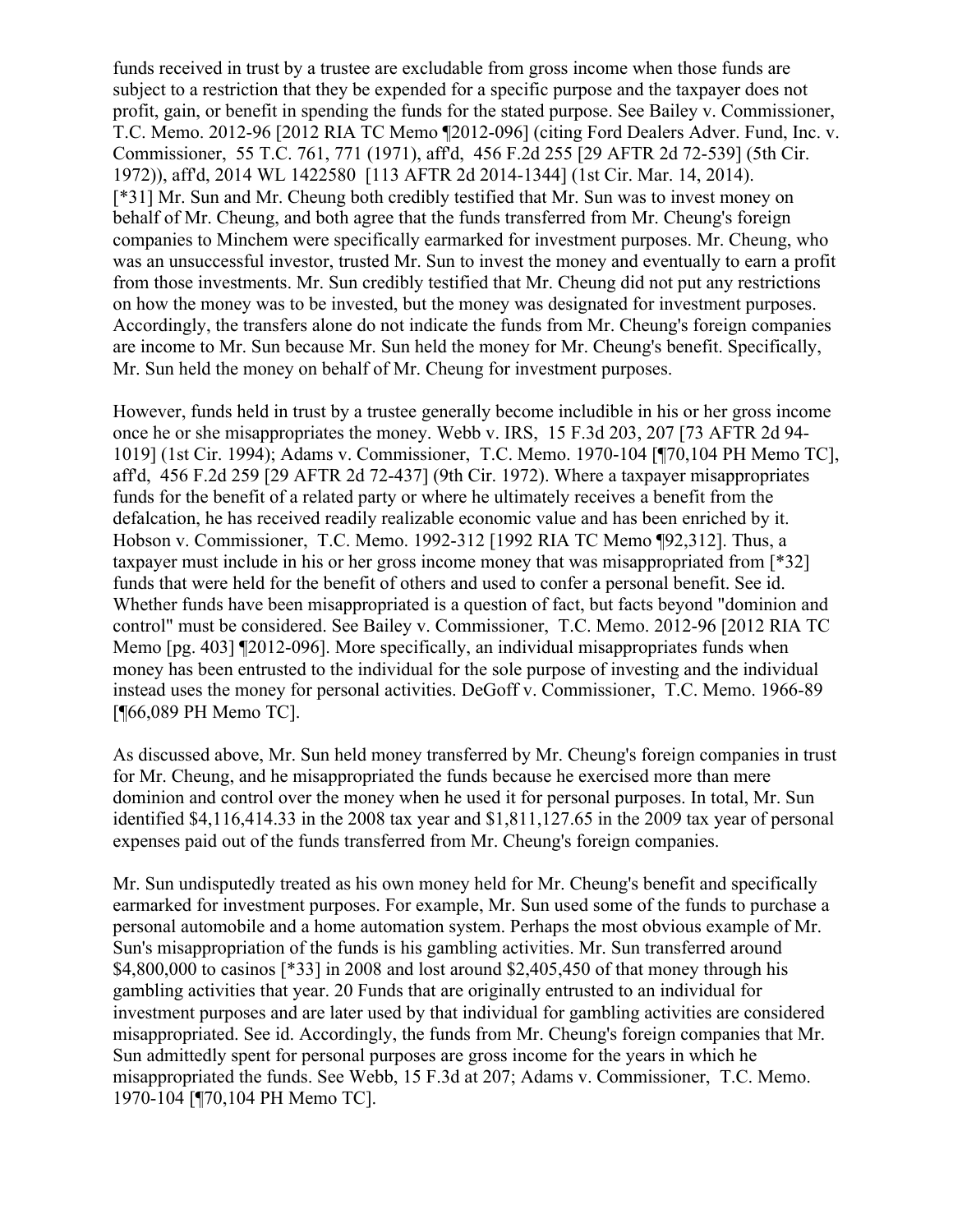Mr. Sun also misappropriated money that remained in the officer loan account that was used to inflate Minchem's cashflow when it was applying for a line of credit because the money benefited Mr. Sun. Mr. Sun chose to place the money Mr. Cheung's foreign companies transferred into Minchem's officer loan account. Mr. Sun had a choice of how to invest the money and he decided to leave several million of the foreign company funds in the officer loan account. Both Mr. Sun and Minchem considered the money as owned by Mr. Sun. In other words, Mr. Sun chose to let Minchem use the money as its own, in effect lending the money to Minchem. Minchem reported the money and offsetting liability when [\*34] applying for a loan account to show that the company could pay its large outstanding liabilities. 21 If Mr. Cheung's foreign companies had not sent the money, Mr. Sun would have had to loan Minchem his own money to achieve the same result.

Further, Mr. Sun did not use the money for the mutually agreed-upon purpose when he left the money in the officer loan account. Rather than pursuing investment opportunities--the action Mr. Cheung trusted Mr. Sun to perform--Mr. Sun left the money idle in the officer loan account. This deviation from the agreed-upon investment strategy amounts to a misappropriation of funds. Thus, loaning the money to his company goes beyond merely taking "dominion and control" and shows that Mr. Sun misappropriated the entrusted funds by placing the money in the officer loan account and not using it for its intended purpose. See DeGoff v. Commissioner, T.C. Memo. 1966-89 [¶66,089 PH Memo TC].

Mr. Sun contends that he did invest some of the money Mr. Cheung's foreign companies transferred to Minchem; but the evidence shows that only a fraction of it was used for what might be called investment purposes, and all of it [\*35] was commingled with Mr. Sun's personal money. Mr. Sun contends that in 2008 he used \$3,204,411.22 out of the \$10,430,828.51 transferred into Minchem's officer loan account for investment pur[pg. 404] poses, and in 2009 he used \$982,242.57 out of the \$2,795,103 transferred. Specifically, in 2008 Mr. Sun's personal E\*Trade account received \$2,900,000, and Sun Investment received \$304,411.22 from Minchem's officer loan account. In 2009 Sun Investment received \$201,195.57, Tiger Partnerships LLC received \$363,962, Maddox Interests received \$65,000, and Subhouse Capital LLC received \$352,085 from Minchem's officer loan account.

All of the money transferred was commingled with Mr. Sun's other personal assets. The E\*Trade account was his personally, and it held his money for personal investments. The money transferred from Minchem's officer loan account was not separated from Mr. Sun's money within the E\*Trade account, and it is not clear whose money Mr. Sun was investing in any particular transaction. Similarly, Mr. Sun was a part owner of all the "investments". In other words, he was using the money from Mr. Cheung's foreign companies to help support his personal investments. While commingling funds alone is not enough to find that money was misappropriated, commingling funds combined with failing to regard funds as [\*36] subject to restriction on their use may show misappropriation. See Bailey v. Commissioner, T.C. Memo. 2012-96 [2012 RIA TC Memo ¶2012-096]. The facts in the record clearly show that Mr. Sun treated the money in the officer loan account--including the money he potentially used for "investments"--as funds without any restrictions. The record shows that Mr. Sun viewed the officer loan account as his personal repository of funds that he could use for any reason, and the money that was transferred to his "investments" was not in substance transfers on behalf of Mr. Cheung but instead on behalf of Mr. Sun. The outflow of funds to Mr. Sun's investments is a convenient surrogate to support his contention that the money was used for the benefit of Mr. Cheung; but the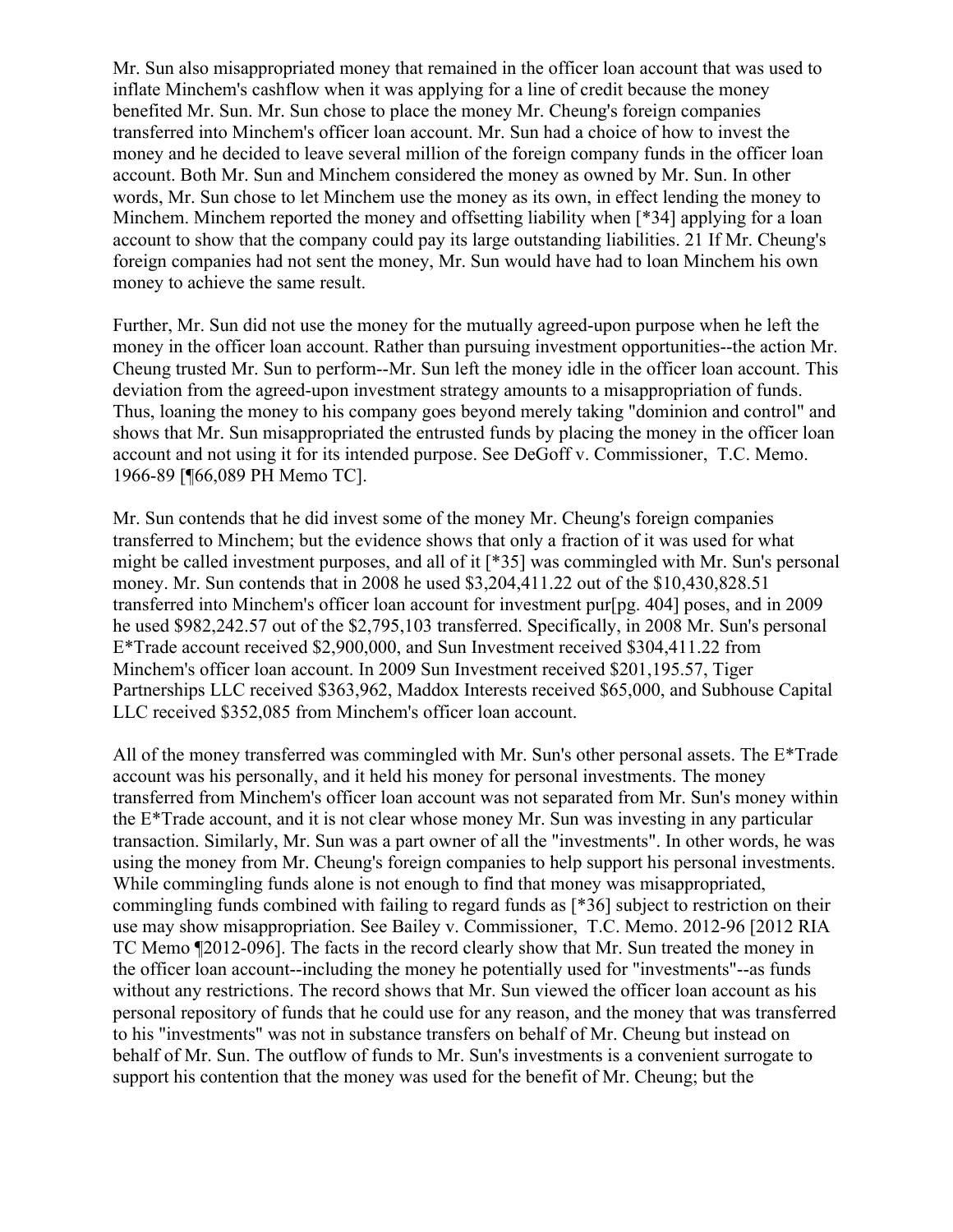commingling and the abandonment of restrictions supports a conclusion that any money used as an investment was for Mr. Sun, not Mr. Cheung.

Mr. Sun misappropriated the funds for personal use, abandoned the intended purpose for which the money was entrusted, and he did not invest the money in accordance with the agreed-upon strategy. Accordingly, all the money transferred to Minchem's officer loan account from Mr. Cheung's foreign companies in 2008 [\*37] and 2009 is income to Mr. Sun because he treated the funds as his own, rather than as restricted funds held in a fiduciary capacity. 22

#### IV. Other Transfers

Besides transferring money to Minchem, Mr. Cheung's foreign companies transferred funds directly to Mr. Sun's E\*Trade account and to Sun Investment. Mr. Sun's E\*Trade account received a total of \$1,599,977 as a result of two transfers from Mr. Cheung's foreign companies in 2008. Sun Investment received a total of \$3,257,901 as a result of three transfers from Mr. Cheung's foreign companies in 2008. Sun Investment also received \$299,967 from Mr. Cheung's foreign companies in 2009.

Similar to the money transferred into Mr. Sun's E\*Trade account from Minchem's officer loan account, the money transferred directly to Mr. Sun's E\*Trade account from Mr. Cheung's foreign companies was commingled and not specifically earmarked as belonging to Mr. Cheung. Instead Mr. Sun treated all the funds in his E\*Trade account as his personally. Further, Mr. Sun treated all the gains, losses, and dividends from his E\*Trade account as personal. For [\*38] example, Mr. Sun's E\*Trade account records show that in 2008 the account was paid \$97,600 in taxable dividends. Mr. Sun reported \$97,600 in ordinary dividends on his 2008 personal tax return as received by his E\*Trade account. The Court finds that he was treating all the money transferred to his  $E^*$ Trade account as his own. He therefore did not treat the money as funds subject to any restrictions but showed he was investing the money for himself rather [pg. 405] than Mr. Cheung. See Bailey v. Commissioner, T.C. Memo. 2012-96 [2012 RIA TC Memo ¶2012-096]. Accordingly, the commingling and the abandoning of the original purpose of investing on behalf of Mr. Cheung support a conclusion that the income transferred to Mr. Sun's E\*Trade account from Mr. Cheung's foreign companies is income to Mr. Sun.

The amounts transferred to Sun Investment are also income to Mr. Sun because he did not honor the intended investment strategy or treat the money as subject to any use restrictions. Mr. Sun treated all the money transferred to Sun Investment as his personal money. Sun Investment's specific treatment of the transfers indicate that the money was Mr. Sun's personal money. First, Sun Investment did not give Mr. Cheung a membership interest. Second, Sun Investment did not increase its liabilities as a result of the transfers. Third, Sun Investment increased Mr. Sun's capital account for incoming transferred money. [\*39] Sun Investment is organized as a limited liability company (LLC) that is taxed as a partnership. In general, owners of LLCs are called members and each member is allocated his or her portion of the LLC's income, gain, loss, deductions, or credits in accordance with the partnership agreement or his or her membership share. See sec. 704(a) and (b). An investor who contributes money to obtain an interest in an LLC generally takes a basis in his or her interest in the LLC equal to the amount of money contributed. Sec. 722. Further, LLCs treated as partnerships may maintain capital accounts, which may be helpful to track partners' economic interests in the LLC. Sec. 1.704-1(b)(2)(iv), Income Tax Regs.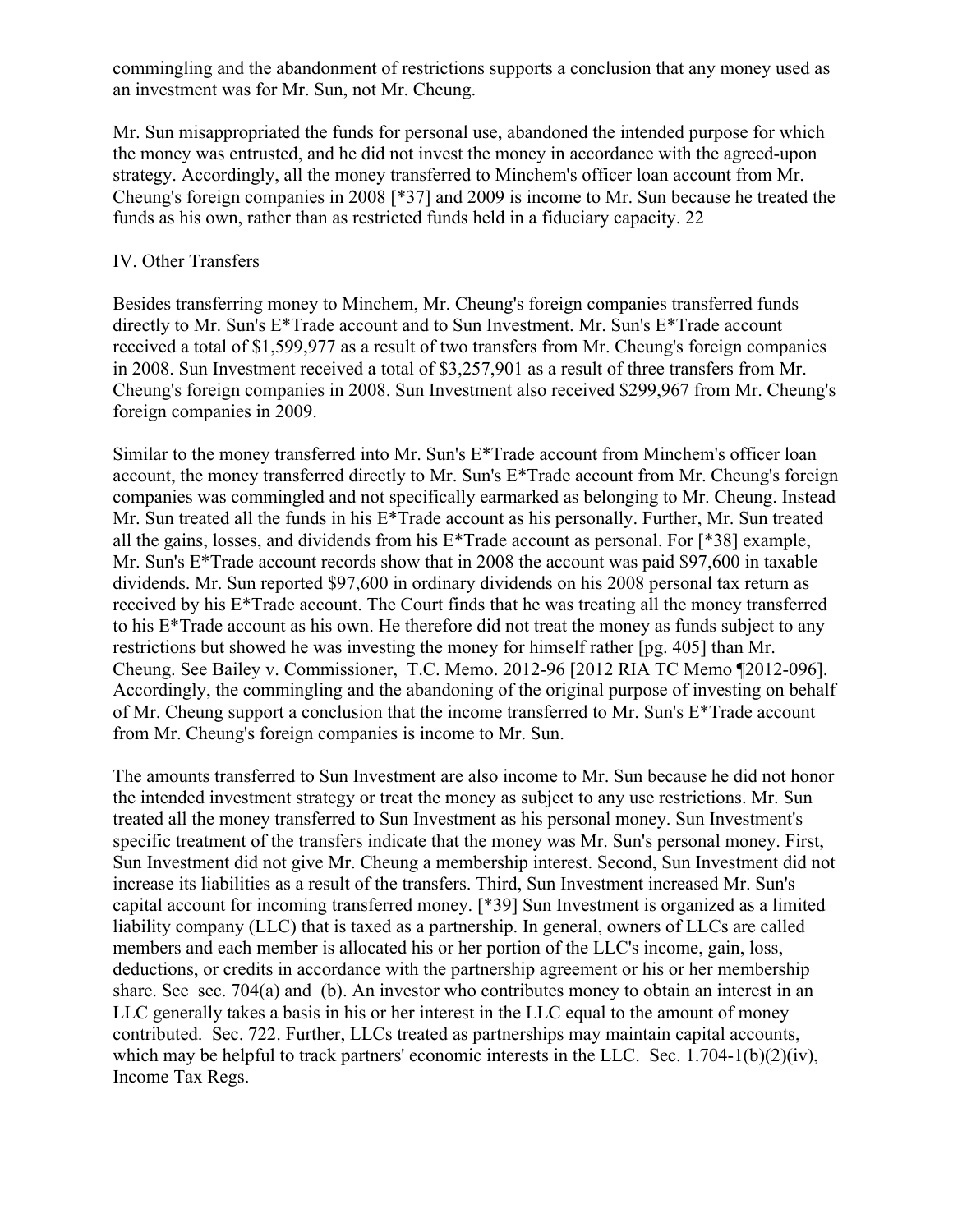Mr. Sun directed Mr. Cheung's foreign companies to send money to Sun Investment, but Sun Investment did not recognize any new members in 2008 or 2009. Mr. Cheung was not allocated any portion of Sun Investment's income, gain, loss, deductions, or credits. Further, Mr. Cheung did not maintain a capital account with Sun Investment, and Sun Investment did not recognize any new capital accounts for 2008 or 2009. Instead, Sun Investment stayed a two-member LLC and the distributive share of the income, gain, loss, deductions, or credits remained the same for the two members during 2008 and 2009. 23 Thus, the money [\*40] transferred to Sun Investment did not represent a direct investment by Mr. Cheung because he did not take a membership interest in the LLC, nor was the foreign person-foreign corporation investment reflected in Sun Investment's tax returns.

Similarly, the money transferred to Sun Investment did not represent a loan from Mr. Cheung's foreign companies to Sun Investment because the foreign companies and Sun Investment did not create a debtor/creditor relationship and Sun Investment did not recognize the money as a loan from Mr. Cheung's foreign companies. Mr. Sun represented that the transfers from Mr. Cheung's foreign companies to Sun Investment were personal loans from Mr. Cheung, although Sun Investment did not reflect that position on its tax return

The facts show that the transfers were not loans. Mr. Sun and Mr. Cheung did not agree on terms specific enough to establish the creation of a debtor/creditor relationship for the overall structure, nor did they establish a debtor/creditor relationship between Mr. Cheung and Sun Investment. See Beaver v. Commissioner, 55 T.C. at 91; Fisher v. Commissioner, 54 T.C. at 909-911; Grzegorzewski v. Commissioner, T.C. Memo. 1995-49 [1995 RIA TC Memo ¶95,049]. Further, despite Sun Investment's claim that the \$2,059,334 transferred from Mr. Cheung's foreign companies was a loan, Sun Investment reported only a \$309,913 increase in [\*41] liabilities for 2008. 24 For 2009 Sun Investment reported that its total liabilities increased by \$285,087 despite claiming that Mr. Cheung's foreign companies loaned \$299,967 to the LLC. 25 Accordingly, Sun [pg. 406] Investment's assertion that Mr. Cheung loaned the money to Sun Investment conflicts with its Forms 1065, and the money was not a loan to Sun Investment.

Similar to the substance of the transfers of funds to Minchem's officer loan account discussed above, the substance of the transfers to Sun Investment appears to be that Mr. Cheung's companies intended to entrust Mr. Sun with funds specifically earmarked for investment purposes. Instead of creating a debtor/creditor relationship, Mr. Cheung entrusted Mr. Sun to invest the money. Mr. Sun did not invest on behalf of Mr. Cheung but instead chose to use the money for his personal investment in Sun Investment. Sun Investment shows that the increase in money was from Mr. Sun personally because on Mr. Sun's 2008 Schedule K-1, Partner's Share of Income, Deductions, Credits, etc., Sun Investment reported that Mr. Sun contributed an additional \$3,436,324 of capital [\*42] to the LLC in 2008. Similar, Sun Investment reported on Mr. Sun's 2009 Schedule K-1 that Mr. Sun contributed an additional \$796,387 of capital to the LLC in 2009.

Thus, Mr. Sun was treating the money transferred from Mr. Cheung's foreign companies as his own. Mr. Cheung did not take a membership interest in Sun Investment; Sun Investment did not recognize that the money was a loan from Mr. Cheung but instead increased Mr. Sun's capital account in 2008 and 2009. Accordingly, the money transferred directly to Sun Investment is income to Mr. Sun.

#### V. Penalties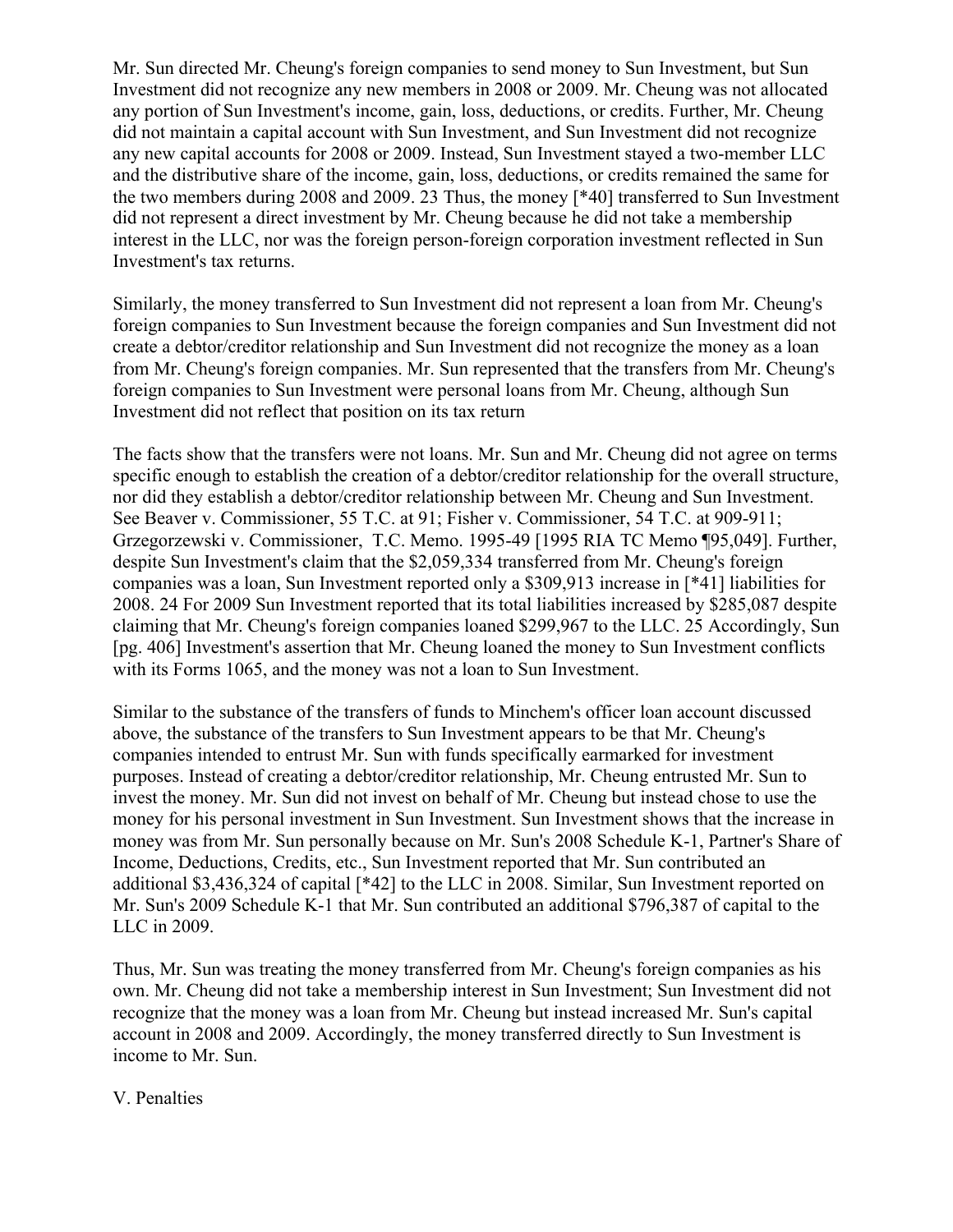Respondent determined penalties under section 6663(a) for both Minchem and the Suns for 2008 and 2009. Respondent determined Minchem is liable for section 6663(a) penalties of \$2,784,405.75 and \$772,814.25 for 2008 and 2009, respectively. Respondent originally determined the Suns were liable for section 6663(a) penalties of \$2,542,290 and \$427,663.50 for 2008 and 2009, respectively. These fraud penalties represented 75% of each of the Suns' total underpayments. Respondent later conceded that the portions of the underpayments resulting from the 2009 investment interest expense deduction and the unreported income from personal meals and entertainment expenses paid by Minchem in 2008 and 2009 [\*43] were not due to fraud. Thus, the Suns are not liable for 75% penalties under section 6663(a) on the portions of the underpayments stemming from these items. Respondent instead argues that the Suns are liable for penalties under section 6662 for the portions of the underpayments attributable to these items.

In the alternative to the remaining section 6663(a) penalties, respondent determined that the Suns and Minchem are liable for accuracy-related penalties for the 2008 and 2009 years as a result of the transfers from Mr. Cheung's foreign companies. Specifically, respondent alternatively determined the Suns owe accuracy-related penalties of \$677,944 and \$114,043.60 for 2008 and 2009, respectively. Respondent alternatively contends that Minchem owes accuracy-related penalties of \$742,508.20 and \$206,083.90 for 2008 and 2009, respectively.

# A. Section 6663(a) Penalties

Respondent argues that petitioners are liable for the section 6663 fraud penalties for the years in issue. Fraud is an intentional wrongdoing on the part of the taxpayer with the specific purpose of evading a tax believed to be owing. Edelson v. Commissioner, 829 F.2d 828, 833 [60 AFTR 2d 87-5700] (9th Cir. 1987), aff'g T.C. Memo. 1986-223 [¶86,223 PH Memo TC]. A penalty equal to 75% will be imposed on any part of the taxpayer's underpayment of Federal income tax that is due to fraud. Sec. 6663(a). Further, if any portion of the underpayment is attributable to fraud, the entire underpayment [\*44] will be treated as attributable to fraud unless the taxpayer establishes by a preponderance of the evidence that part of the underpayment is not due to fraud. Sec. 6663(b); see Foxworthy, Inc. v. Commissioner, T.C. Memo. 2009-203 [2009 RIA TC Memo ¶2009-203], aff'd, 494 Fed. Appx. 964 [110 AFTR 2d 2012-6517] (11th Cir. 2012). Respondent has the burden of proving by clear and convincing evidence that an underpayment exists for each of the years in issue and that some portion of the underpayment is due to fraud. See secs. [pg. 407] 6663(a), 7454(a); Rule 142(b); Clayton v. Commissioner, 102 T.C. 632, 646 (1994).

As discussed above, Minchem does not have underpayments as a result of the transfers from Mr. Cheung's foreign companies because in substance the funds were merely deposited in Minchem's officer loan account, which was for the benefit of Mr. Sun, who then misappropriated the funds by either using the money for personal reasons or leaving the money in Minchem's officer loan account. Accordingly, Minchem is not liable for fraud penalties under section 6663(a) for 2008 and 2009.

The Suns, on the other hand, do have underpayments as a result of the transfers from Mr. Cheung's foreign companies to Minchem for 2008 and 2009. The Suns have further underpayments as a result of the transfers to Mr. Sun's [\*45] E\*Trade account and Sun Investment. Accordingly, respondent has met the burden with respect to this requirement of the section 6663(a) fraud penalty.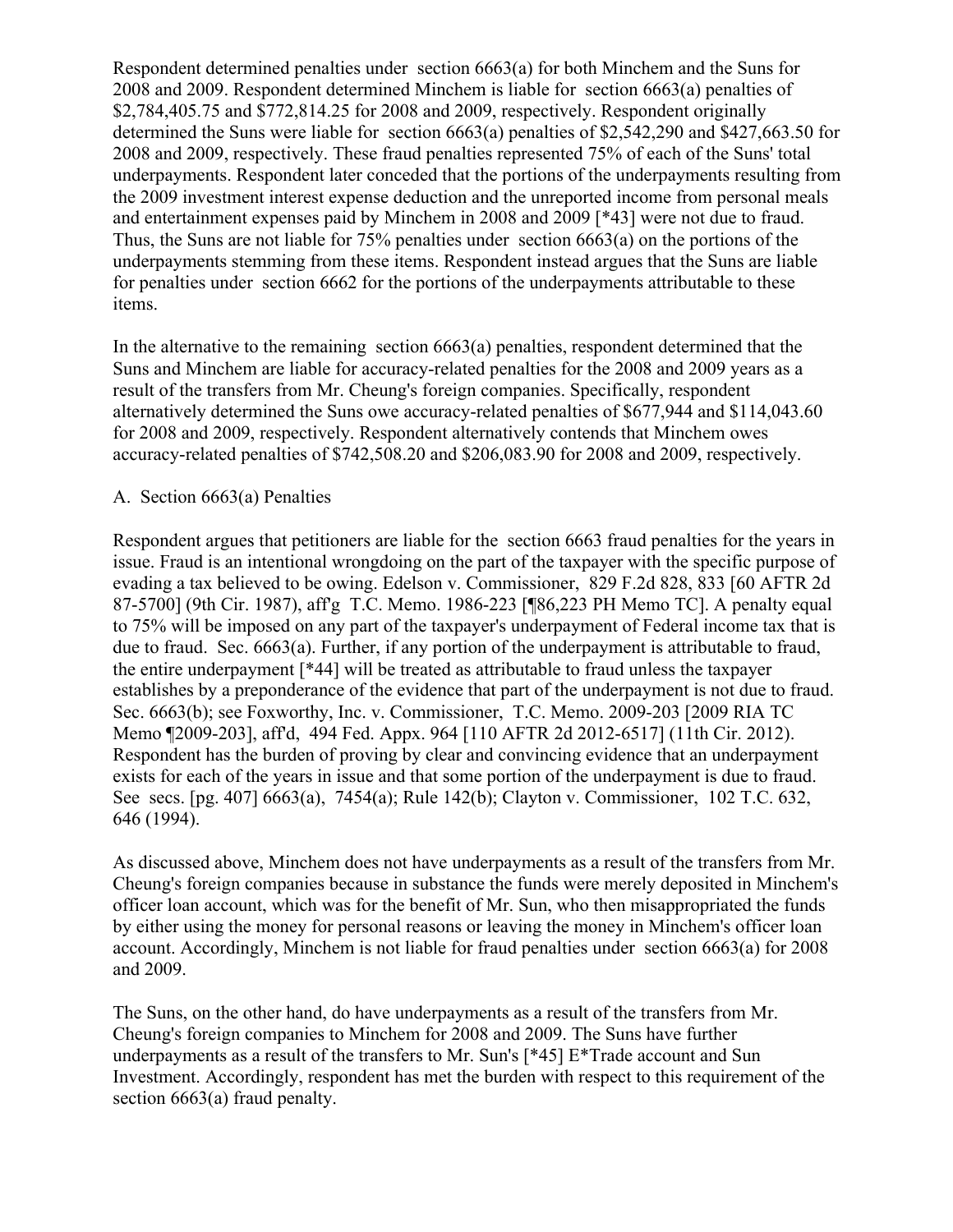Respondent must also prove by clear and convincing evidence that petitioners had the requisite fraudulent intent. Parks v. Commissioner, 94 T.C. 654, 664 (1990). Fraud is intentional wrongdoing designed to evade tax believed to be owing. Neely v. Commissioner, 116 T.C. 79, 86 (2001). The existence of fraud is a question of fact to be resolved upon consideration of the entire record. Estate of Pittard v. Commissioner, 69 T.C. 391, 400 (1977). Fraud is not to be presumed or based upon mere suspicion. Petzoldt v. Commissioner, 92 T.C. 661, 699-700 (1989). However, because direct proof of a taxpayer's intent is rarely available, fraudulent intent may be established by circumstantial evidence. Grossman v. Commissioner, 182 F.3d 275, 277- 278 [83 AFTR 2d 99-2999] (4th Cir. 1999), aff'g T.C. Memo. 1996-452 [1996 RIA TC Memo ¶96,452]. The Commissioner satisfies this burden of proof by showing that "the taxpayer intended to evade taxes known to be owing by conduct intended to conceal, mislead, or otherwise prevent the collection of taxes." Parks v. Commissioner, 94 T.C. at 661. The taxpayer's entire course of conduct may be examined to establish the requisite intent, and an intent to mislead may be inferred from a pattern of conduct. Webb v. Commissioner, 394 F.2d 366, 379 [21 AFTR 2d 1150] (5th Cir. [\*46] 1968), aff'g T.C. Memo. 1966-81 [¶66,081 PH Memo TC]; Stone v. Commissioner, 56 T.C. 213, 224 (1971).

Circumstances that may indicate fraudulent intent, commonly referred to as "badges of fraud," include but are not limited to: (1) understating income; (2) maintaining inadequate records; (3) giving implausible or inconsistent explanations; (4) concealing income or assets; (5) failing to cooperate with tax authorities; (6) engaging in illegal activities; (7) providing incomplete or misleading information to one's tax preparer; (8) lack of credibility of the taxpayer's testimony; (9) filing false documents, including false income tax returns; (10) failing to file tax returns; and (11) dealing in cash. Spies v. United States, 317 U.S. 492, 499 [30 AFTR 378] (1943); Morse v. Commissioner, T.C. Memo. 2003-332 [2003 RIA TC Memo ¶2003-332], aff'd, 419 F.3d 829 [96 AFTR 2d 2005-5814] (8th Cir. 2005). No single factor is dispositive; however, the existence of several factors "is persuasive circumstantial evidence of fraud." Vanover v. Commissioner, T.C. Memo. 2012-79 [2012 RIA TC Memo ¶2012-079], slip op. at 11.

After reviewing the facts and the badges of fraud, the Court concludes that respondent has failed to meet the burden to show that either of the Suns had the requisite fraudulent intent to impose penalties under section 6663(a). While respondent asserted 10 different badges applied to the Suns, several of the asserted [\*47] badges were duplicative. 26 Excluding the duplicative badges, respondent contends the following factors are present in this case: (1) the Suns underreported income for both 2008 and 2009; (2) the Suns failed to maintain [pg. 408] adequate records; (3) the Suns offered implausible and inconsistent explanations; (4) the Suns failed to cooperate with tax authorities; (5) the Suns provided incomplete or misleading information to their tax preparers; (6) Mr. Suns' testimony was not credible; and (7) the Suns filed false documents, including false income tax returns.

#### 1. Understating Income

A pattern of substantially underreporting income for several years is strong evidence of fraud, particularly if the understatement is not satisfactorily explained or due to innocent mistake. See Holland v. United States, 348 U.S. 121, 137-139 [46 AFTR 943] (1954); Spies, 317 U.S. at 499; Webb v. Commissioner, 394 F.2d at 379; Morse v. Commissioner, T.C. Memo. 2003-332 [2003 RIA TC Memo ¶2003-332]; see also Green v. Commissioner, T.C. Memo. 2010-109 [2010 RIA TC Memo ¶2010-109] (finding that a satisfactory explanation may weigh against a finding of fraud).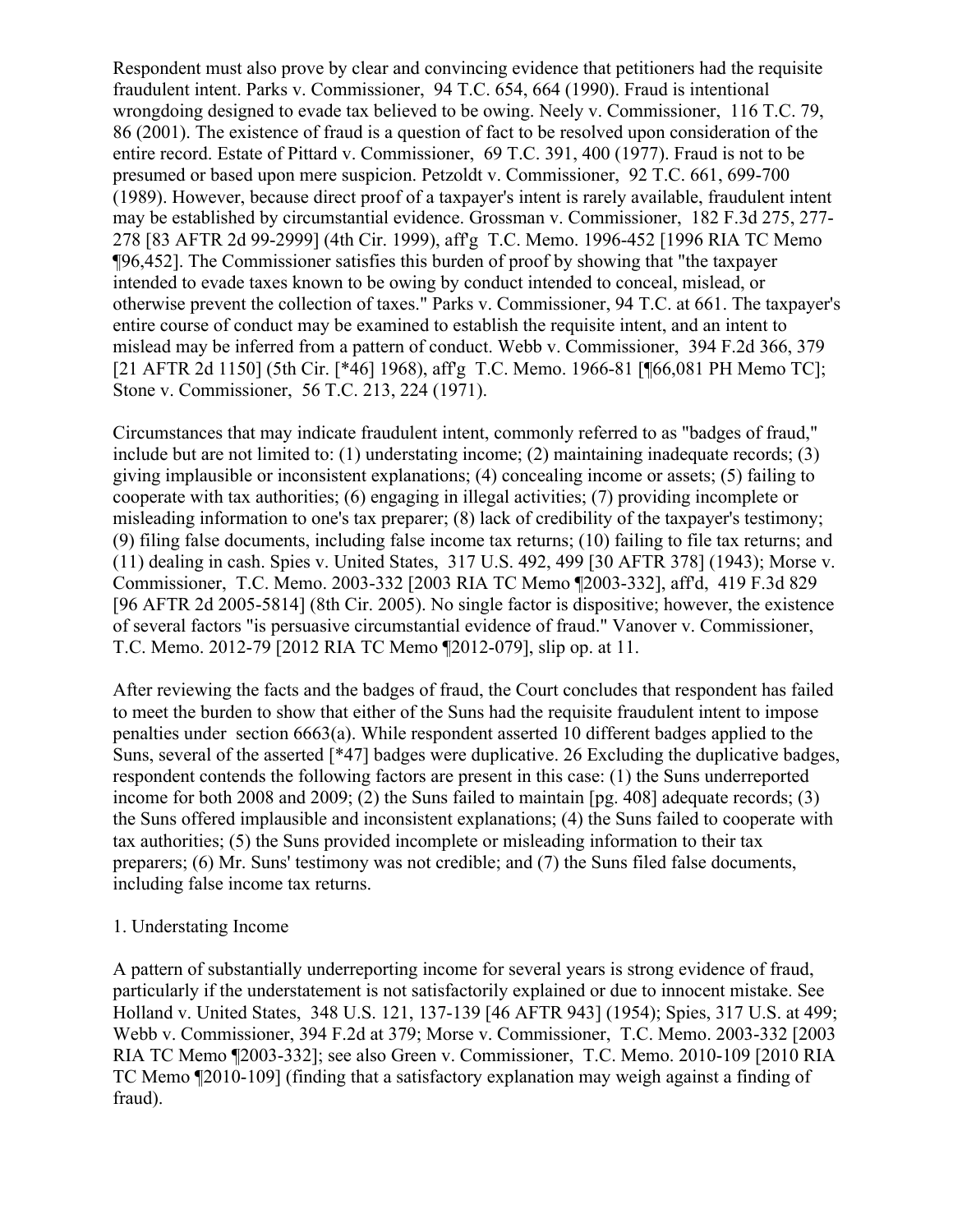[\*48] The Suns underreported income for the years in issue as a result of the transfers from Mr. Cheung's foreign companies. Mr. Sun used the money as his own and did not report the funds as income. This weighs in favor of finding fraudulent intent as to Mr. Sun.

# 2. Maintaining Inadequate Records

Fraudulent intent can be inferred from a failure to maintain adequate books and records. See Scott v. Commissioner, T.C. Memo. 2012-65 [2012 RIA TC Memo ¶2012-065]; Ark. Oil & Gas, Inc. v. Commissioner, T.C. Memo. 1994-497 [1994 RIA TC Memo ¶94,497]. Respondent contends that the lack of loan documents is indicative of fraudulent intent. Respondent does not assert and did not offer any evidence showing that Minchem or Mr. Sun was keeping multiple books or inadequate accounting records. Respondent instead contends that it is implausible that Mr. Sun and Mr. Cheung had a verbal loan agreement. Respondent also contends that the officer loan account arrangement is implausible. Respondent did not offer evidence or testimony to support contentions that verbal loan agreements were implausible. Respondent relies on a contention that "this is not the usual way that sophisticated people behave". In contrast, Mr. Sun credibly testified that he often engaged in business transactions without documentation. Thus, while the Court ultimately decides that the substance of the transactions was [\*49] not a loan, respondent did not carry the burden to show that the Suns failed to maintain adequate records. Accordingly, this factor is neutral.

# 3. Giving Implausible or Inconsistent Explanations

A taxpayer's implausible or inconsistent explanations for his actions may constitute circumstantial evidence of fraudulent intent. See Bradford v. Commissioner, 796 F.2d 303, 307- 308 [58 AFTR 2d 86-5532] (9th Cir. 1986), aff'g T.C. Memo. 1984-601 [¶84,601 PH Memo TC]; Bahoric v. Commissioner, 363 F.2d 151, 153 [18 AFTR 2d 5122] (9th Cir. 1966), aff'g T.C. Memo. 1963-333 [¶63,333 PH Memo TC]; Gagliardi v. United States, 81 Fed. Cl. 772, 784 [101 AFTR 2d 2008-2257] (2008). Respondent primarily relies on inconsistencies between Mr. Cheung's and Mr. Sun's testimony to show inconsistent explanations. This looks more like two people's not reaching an agreement before conducting a transaction than like Mr. Sun's giving inconsistent explanations for his actions. In fact, Mr. Sun's explanations regarding the transactions were consistent throughout the proceeding. He may not have understood the implications of his actions, but the record does not indicate that he offered inconsistent explanations with the intent to evade any tax owed. Further, as discussed above, respondent contends that the loan arrangements were implausible but does not offer testimony or other evidence to support his assertion that verbal loan arrangements are necessarily implausible. [\*50] Thus, respondent has failed to show Mr. Sun offered implausible or inconsistent explanations. This factor is neutral.

#### 4. Failing To Cooperate With Tax Authorities

Failing to cooperate with tax authorities is indicative of fraud. Bradford v. Commissioner, 796 F.2d at 307-308. Respondent contends that both of the Suns failed to cooperate with tax authorities when they [pg. 409] failed to respond to three information requests (IDR) and were rude to revenue agents. Respondent admitted that he previously possessed the information requested in one of the IDRs but requested the information through an IDR for ease. The Suns' certified public accountant (CPA) credibly testified that the Suns had sent all the information that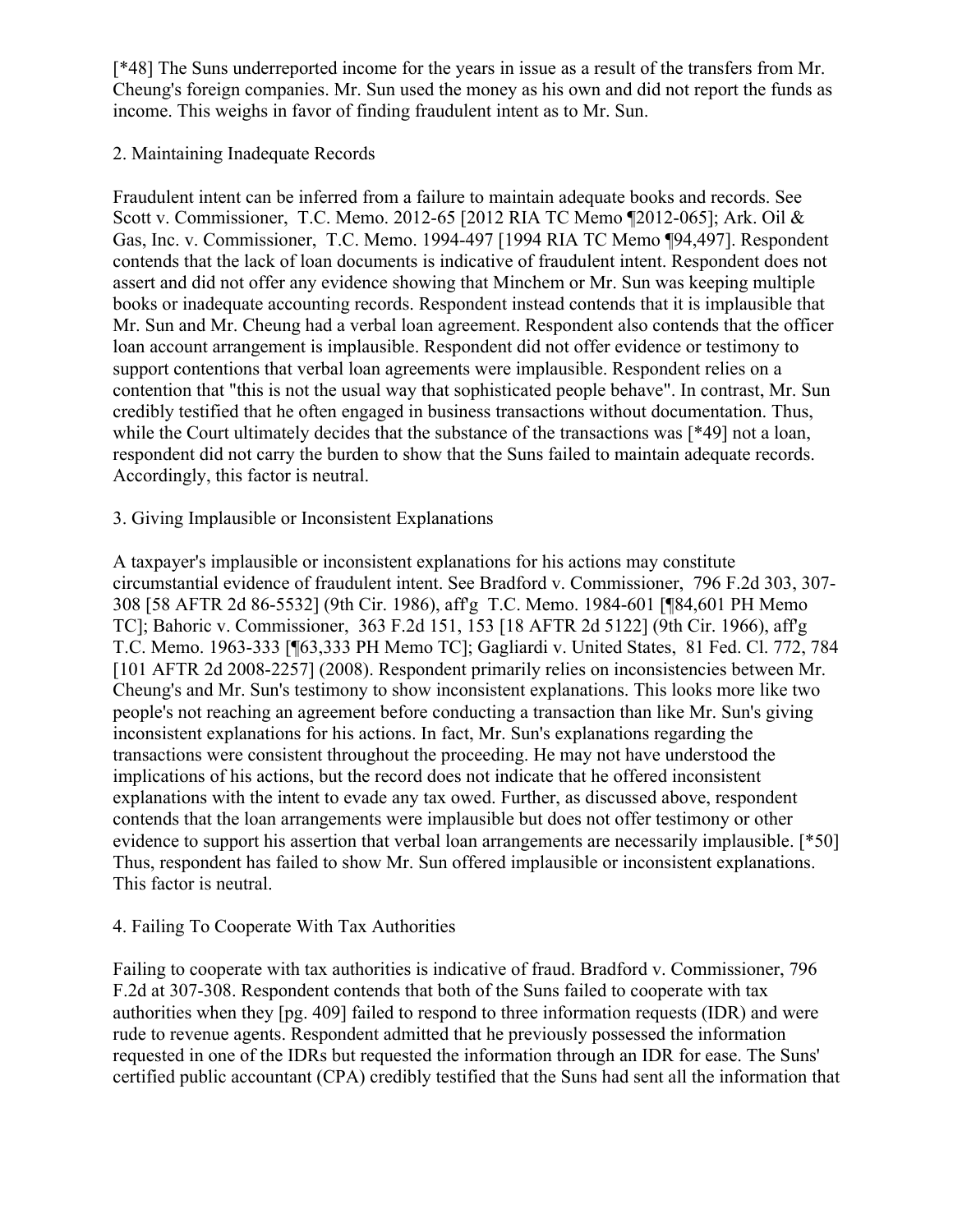they had to satisfy the outstanding IDRs. Any information not provided was information the Suns did not have.

Respondent also contends that the Suns were rude to one of his agents. The agent, however, appears to have ignored a request by the Suns' CPA to honor a power of attorney and not directly contact Mr. Sun. Instead the agent may have been bypassing the CPA with power of attorney to seek information directly from the Suns. It is understandable that the Suns may have become frustrated with a revenue agent who did not honor a power of attorney. Accordingly, this factor is neutral for fraudulent intent.

[\*51]Providing Incomplete or Misleading Information to One's Tax Preparer Evidence that a taxpayer provided incomplete or misleading information to his return preparer is circumstantial evidence of fraud. See Morse v. Commissioner, 419 F.3d at 823-833. A taxpayer acts fraudulently when he conceals income from his return preparer. See Korecky v. Commissioner, 781 F.2d 1566, 1569 [57 AFTR 2d 86-839] (11th Cir. 1986), aff'g T.C. Memo. 1985-63 [¶85,063 PH Memo TC]; Patel v. Commissioner, T.C. Memo. 2008-223 [2008 RIA TC Memo ¶2008-223]; Morse v. Commissioner, T.C. Memo. 2003-332 [2003 RIA TC Memo ¶2003-332]. Respondent contends that Mr. Sun provided misleading information to his CPA by giving him Minchem's complete general ledger. Specifically, respondent contends that the officer loan account is misleading and it should not have been used to prepare the Suns' tax returns. As discussed above, Mr. Sun misappropriated the funds transferred by Mr. Cheung's foreign companies, but the officer loan account arrangement was not in itself misleading. In fact, the officer loan account arrangement is consistent with Mr. Sun's misappropriation because Minchem, as well as Mr. Sun, treated the funds as his personally. Thus, Mr. Sun did not offer misleading information to his CPA by giving him Minchem's complete general ledger. Respondent offers no other testimony or other evidence [\*52] demonstrating that the Suns provided incomplete or misleading information. Accordingly, this factor favors the Suns.

# 6. Lack of Credibility of the Taxpayer's Testimony

A taxpayer's lack of credibility, "the inconsistencies in his testimony and his evasiveness on the stand[,] are heavily weighted factors in considering the fraud issue." Toussaint v. Commissioner, 743 F.2d 309, 312 [54 AFTR 2d 84-6092] (5th Cir. 1984), aff'g T.C. Memo. 1984-25 [¶84,025 PH Memo TC]; Devries v. Commissioner, T.C. Memo. 2011-185 [2011 RIA TC Memo ¶2011- 185]. Respondent contends that Mr. Sun offered incredible and inconsistent testimony. However, Mr. Sun was credible in his testimony. He was not evasive, he admitted that he used large quantities of the money for personal purposes, and he was consistent with regard to his understanding of the arrangement. He credibly testified that he thought he was allowed unrestricted use of the money, despite the fact that he was mistaken about the implications of treating the funds as his own. In other words, Mr. Sun was credible and consistent, but wrong. Accordingly, this factor is neutral.

# 7. Filing False Documents, Including False Income Tax Returns

Fraudulent intent may be inferred when a taxpayer files a tax return intending to conceal, mislead, or prevent the collection of tax. See Spies, 317 U.S. at 499. Respondent contends this badge is very similar to the "Understating [\*53] Income" factor discussed above. Respondent contends that the Suns filed false returns by failing to report income. However, respondent has not pointed to any evidence suggesting that the Suns' failure to report the income was a result of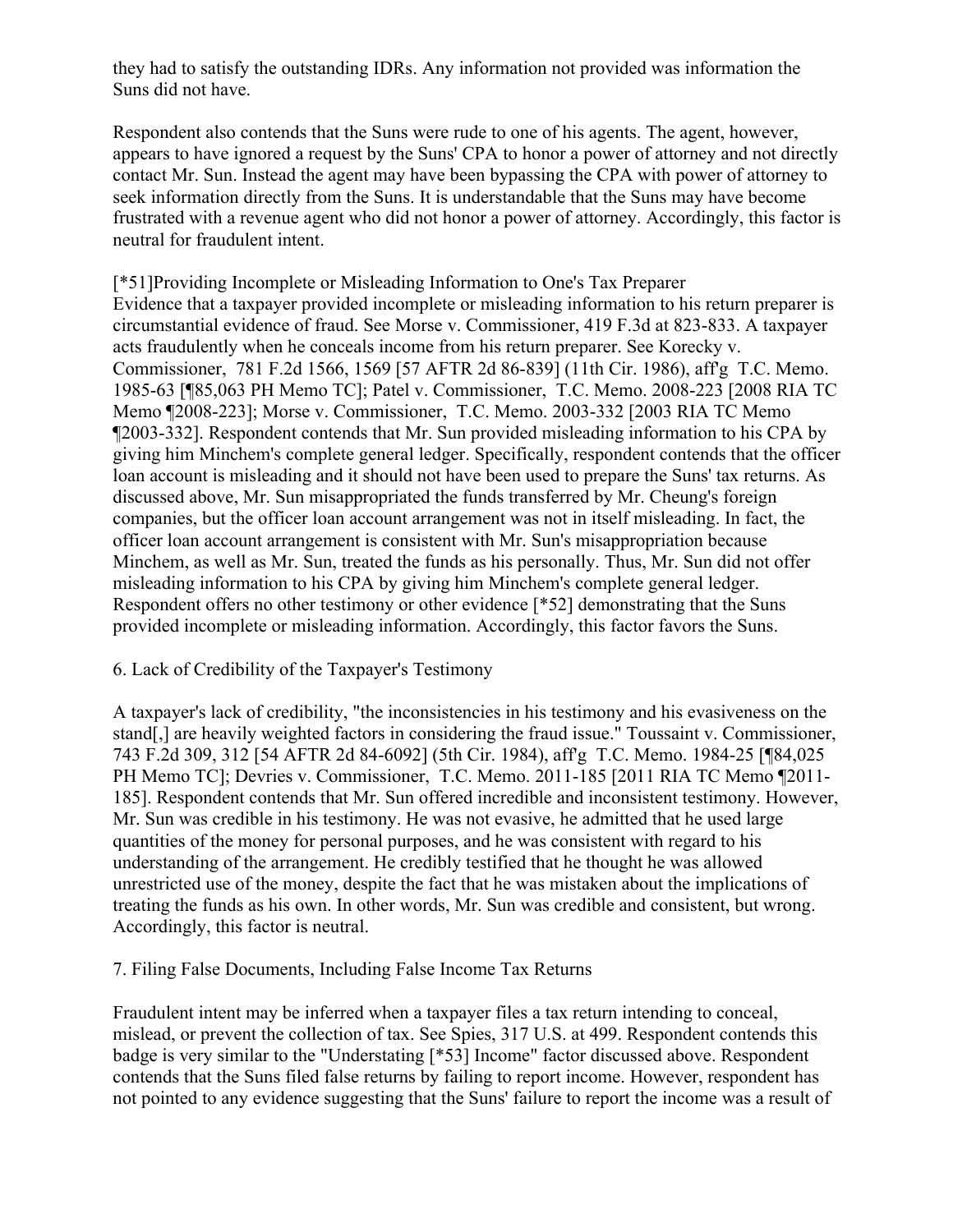an attempt to con[pg. 410] ceal, mislead, or prevent the collection of tax. 27 Respondent's position appears to be that all incorrect tax returns are fraudulent simply because they are incorrect. Failure to report income is not necessarily fraudulent and may be by misunderstanding. Respondent has failed to show the Suns filed documents with the intent to conceal, mislead, or prevent the collection of tax. Accordingly this factor is neutral.

In sum, only one badge of fraud points to finding fraudulent intent; the other asserted badges are either neutral or favor the Suns' position. After weighing the facts, the Court finds that respondent has not met his burden to show the Suns had the requisite fraudulent intent to impose a penalty under section 6663(a) for 2008 or 2009.

## [\*54] B. Section 6662 Penalties

In the alternative to the fraud penalties under section 6663(a) relating to the treatment of the transfers by Mr. Cheung's foreign companies, respondent determined that the Suns and Minchem are liable for accuracy-related penalties for 2008 and 2009. Respondent also contends that the Suns are liable for an accuracy-related penalty relating to the investment interest expense deduction for 2009 and for the deductions for personal expenses paid directly by Minchem but not through the officer loan account. As discussed above, Minchem does not have an underpayment as a result of the transfers. Accordingly, Minchem is not liable for a penalty under section 6662 relating to the transfers. 28

Section 6662(a) and (b)(1) and (2) authorizes the imposition of a 20% penalty on the portion of an underpayment of tax that is attributable to, among other things, (1) negligence or disregard of rules or regulations or (2) any substantial understatement of income tax. Only one accuracyrelated penalty may be imposed with respect to any given portion of an underpayment, even if that portion is attributable to more than one of the reasons identified in section 6662(b). Sec. 1.6662-2(c), Income Tax Regs.

[\*55] The Commissioner bears the initial burden of production with respect to the taxpayer's liability for the section 6662 penalty. Sec. 7491(c). The Commissioner must introduce sufficient evidence "indicating that it is appropriate to impose the relevant penalty." Higbee v. Commissioner, 116 T.C. 438, 446 (2001). Once the Commissioner meets his burden of production, the taxpayer must come forward with persuasive evidence that the Commissioner's determination is incorrect or that the taxpayer had reasonable cause or substantial authority for the position. Id. at 446-447.

The term "negligence" includes any failure to make a reasonable attempt to comply with the provisions of the internal revenue laws, and the term "disregard" includes any careless, reckless, or intentional disregard. Sec.  $6662(c)$ ; sec.  $1.6662-3(b)(1)$  and (2), Income Tax Regs. Negligence is strongly indicated where a taxpayer fails to make a reasonable attempt to ascertain the correctness of a deduction, credit, or exclusion on a return that would seem to a reasonable and prudent person to be "too good to be true" under the circumstances. Sec. 1.6662-3(b)(1)(ii), Income Tax Regs. Disregard of rules or regulations "is 'careless' if the taxpayer does not exercise reasonable diligence to determine the correctness of a return position" and "is 'reckless' if the taxpayer makes little or no effort to determine whether a rule or regulation exists, under circumstances which [\*56] demonstrate a substantial deviation from the standard of conduct that a reasonable person would observe." Sec. 1.6662-3(b)(2), Income Tax Regs.; see also Neely v. Commissioner, 85 T.C. 934, 947 (1985).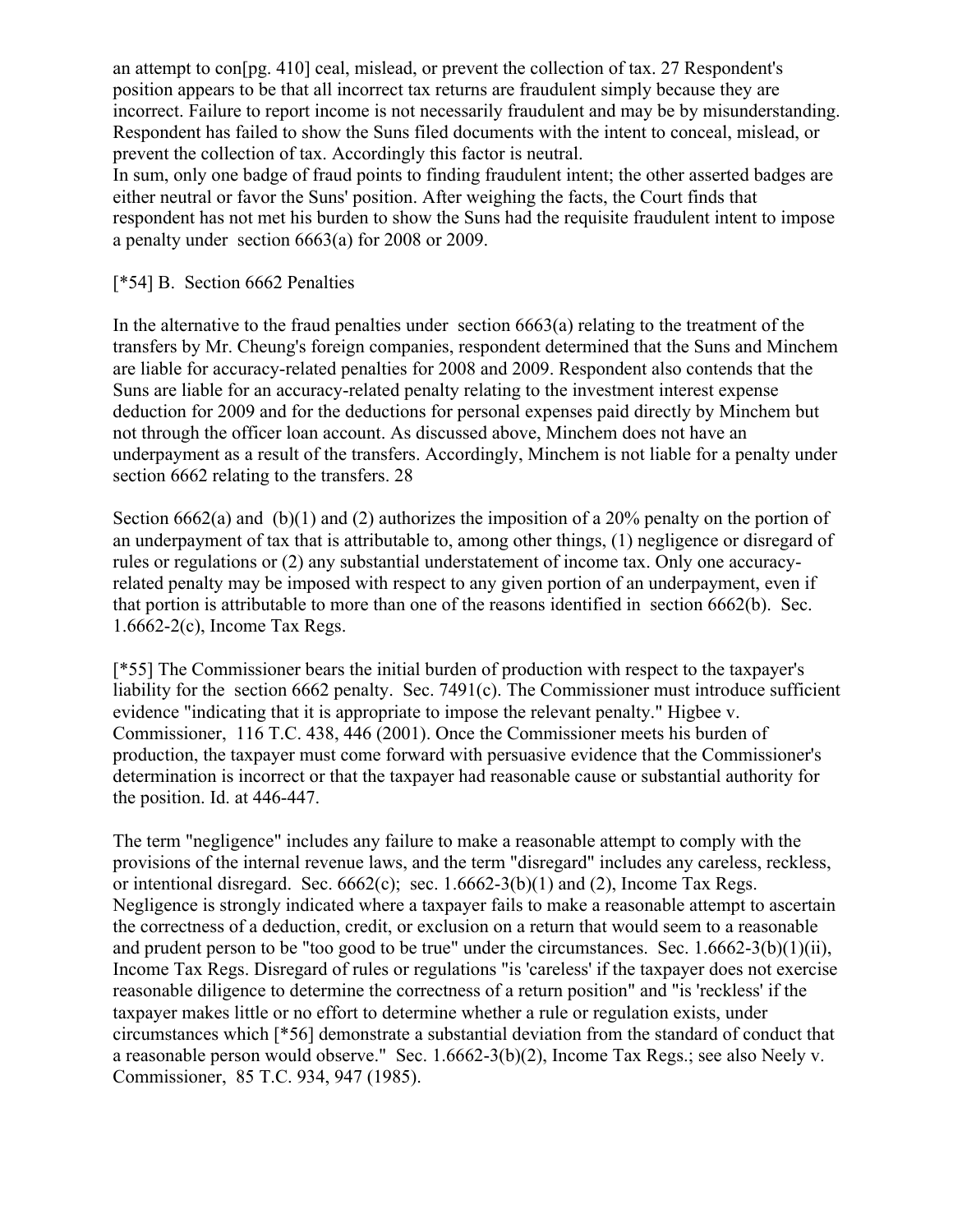Respondent has met his burden to show that the Suns carelessly, recklessly, or intentionally disregarded rules and regulations for their home equity loan interest deduction. The Suns did not exercise reasonable diligence to determine whether the deduction was correct. In fact it appears [pg. 411] they specifically looked for a method to deduct all of the home equity loan interest without determining whether a rule or regulation prevented the deduction. On one Form 1098 someone specifically noted that all of the interest was to be deducted somehow. 29 Accordingly, respondent has met his burden of production to show that a section 6662 penalty for the home equity loan interest deduction for tax year 2009 is appropriate.

Respondent has also met his burden to show that the Suns acted negligently or with careless disregard of rules and regulations with regard to the income received from Mr. Cheung's foreign companies, Mr. Sun's excluded gambling [\*57] income, and the personal travel and entertainment paid for by Minchem. Mr. Sun used the money transferred by Mr. Cheung's foreign companies for personal purposes and did not attempt to comply with the provisions of the internal revenue laws. He failed to look into the implications of receiving the money and to investigate the obligations associated with using the money. A reasonable and prudent person would think receiving the funds from Mr. Cheung's foreign companies tax free, report free, and with an un-agreed-upon obligation to repay the money is "too good to be true". It was also too good to be true that Mr. Sun could use Mr. Cheung's money for gambling activities or that Minchem could pay the Suns' personal travel and entertainment costs without their being taxed on the income. Accordingly, respondent has met his burden and shown that the Suns were negligent in failing to report income from transfers by Mr. Cheung's foreign companies, Mr. Sun's gambling income, and personal travel and entertainment paid for by Minchem in 2008 and 2009.

Taxpayers may avoid liability for the section 6662(a) penalty if they demonstrate that they had reasonable cause for the underpayment and that they acted in good faith with respect to the underpayment. Sec.  $664(c)(1)$ . Reasonable cause and good faith are determined on a case-bycase basis, taking into account all pertinent facts and circumstances. Sec. 1.6664-4(b)(1), Income [\*58] Tax Regs. The most important factor is the extent of the taxpayer's efforts to assess his or her proper tax liability. Id. Reliance on professional advice may constitute reasonable cause and good faith, but "it must be established that the reliance was reasonable." Freytag v. Commissioner, 89 T.C. 849, 888 (1987), aff'd on another issue, 904 F.2d 1011 [66 AFTR 2d 90-5322] (5th Cir. 1990), aff'd, 501 U.S. 868 [68 AFTR 2d 91-5025] (1991). The Court has previously held that the taxpayer must satisfy a three-prong test to be found to have reasonably relied on professional advice to negate a section 6662(a) accuracy-related penalty: (1) the adviser was a competent professional who had sufficient experience to justify the reliance; (2) the taxpayer provided necessary and accurate information to the adviser; and (3) the taxpayer actually relied in good faith on the adviser's judgment. Neonatology Assocs., P.A. v. Commissioner, 115 T.C. 43, 99 (2000), aff'd, 299 F.3d 221 [90 AFTR 2d 2002-5442] (3d Cir. 2002).

The Suns contend that they relied on their CPA to prepare their 2008 and 2009 tax returns and thus should not be liable for the accuracy-related penalties. Reliance necessary to escape the penalty under section 6662(a) does not occur when a taxpayer merely provides raw numbers to an accountant for the accountant to prepare the return and the taxpayer does not carefully examine the return. See Woodsum v. Commissioner, 136 T.C. 585, 594, (2011) ("In signing the return thus erroneously prepared, petitioners were not deliberately following substantive [\*59] professional advice; they were instead unwittingly (they contend) perpetuating a clerical mistake.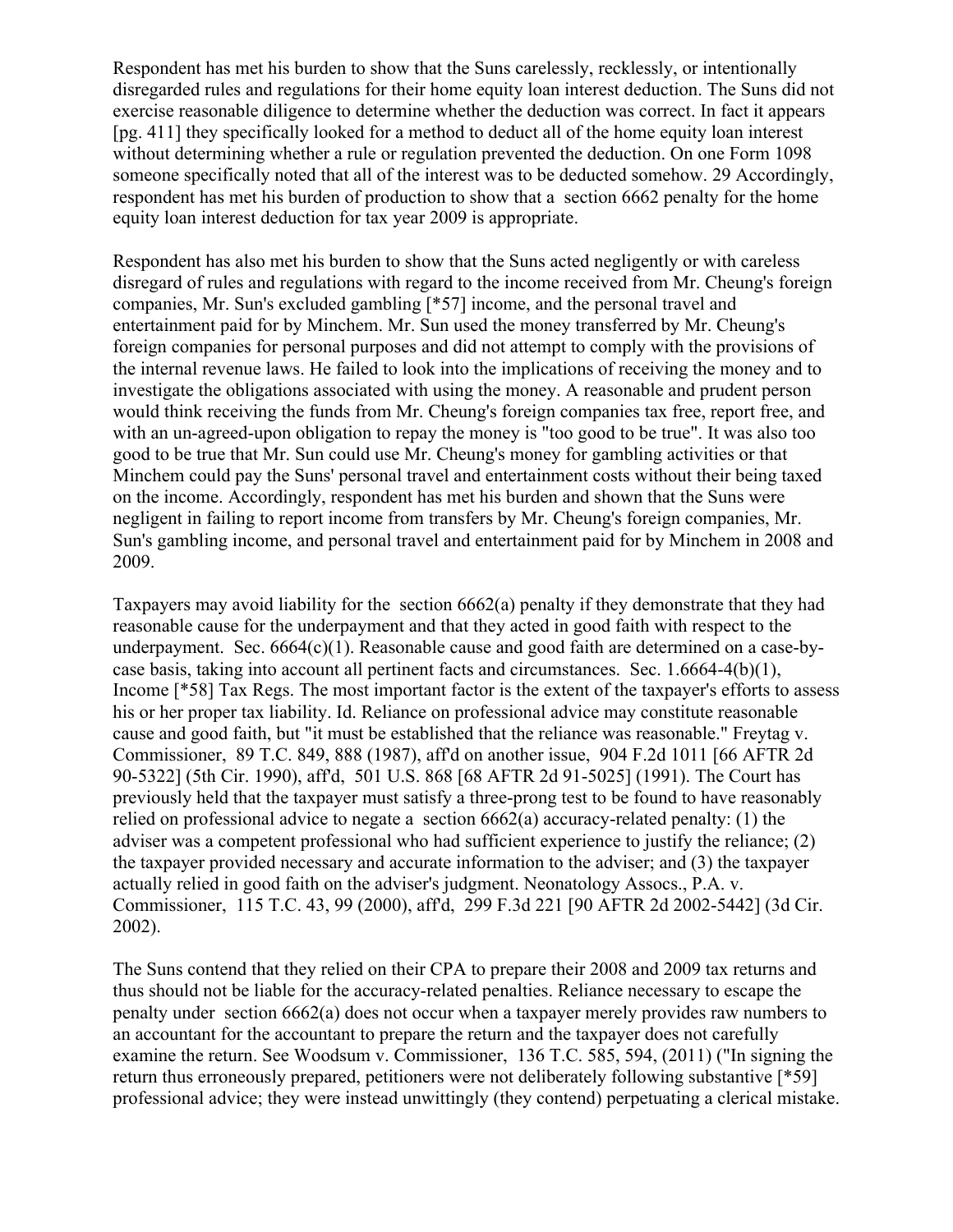The defense of reliance on professional advice has no application here."); Jackson v. Commissioner, T.C. Memo. 2014-160. In other words, a taxpayer cannot escape the penalty when the taxpayer does not seek or receive an opinion from his or her [pg. 412] preparer. See Todd v. Commissioner, T.C. Memo. 2011-123 [2011 RIA TC Memo ¶2011-123], aff'd, 486 Fed. Appx. 423 [110 AFTR 2d 2012-5606] (5th Cir. 2012). The mere fact that a CPA has prepared a tax return does not mean that he or she has opined on any or all of the items reported therein. Neonatology v. Commissioner, 115 T.C. at 100. The Suns did not show that they relied on their tax preparer's advice or opinions. Instead, the record reflects the Suns' CPA prepared the tax returns but did not offer any advice or opinions on the positions taken on the returns. See id. The Suns turned over financial information to their CPA and the CPA prepared the returns according to the received information. Mr. Sun did not ask about receiving the money from Mr. Cheung's foreign companies or about spending that money. Further, there is no evidence that Mr. Sun sought advice regarding the home equity loan interest deductions or the travel and entertainment paid for by Minchem. Thus there was no advice on which Mr. Sun could have relied to escape the penalties. Accordingly, the Suns cannot use section 6664 to escape the accuracy-related penalty under section 6662(a) for 2008 or 2009.

[\*60] The Court, in reaching its holdings, has considered all arguments made, and, to the extent not mentioned, concludes that they are moot, irrelevant, or without merit.

To reflect the foregoing,

Decisions will be entered under Rule 155.

1 Unless otherwise indicated, all section references are to the Internal Revenue Code of 1986, as amended and in effect for the years in issue, and all Rule references are to the Tax Court Rules of Practice and Procedure.

2 Respondent disallowed Minchem's business deductions for the Suns' travel and entertainment expenses of \$156,689.50 and \$214,693.37 for the 2008 and 2009 tax years, respectively. Petitioners concede respondent's adjustments. Petitioners also concede respondent's adjustments to the Suns' gambling income of \$1,280,300 and \$463,700 for 2008 and 2009, respectively.

3 Mrs. Sun chose not to appear at trial. Only Mr. Sun testified.

4 Mr. Sun was the managing member as well as the tax matters partner of Sun Investment. The other 1% of Sun Investment is owned by a member who is not a party to these cases.

5 It is not clear from the record whether Mr. Sun spent the five hours managing solely his personal investments, solely Sun Investment's investments, or some mix of the two.

6 It is unclear whether Mr. Cheung owned all of the shipping companies or owned only a fraction of the companies during 2008 and 2009. It is also unclear under what authority or capacity Mr. Cheung operated the companies or authorized international wire transfers. Neither party addressed these issues.

7 As discussed below, the parties agree that all of the bank transfers originated from bank accounts in Hong Kong appearing to belong to each of the named companies, but both respondent and petitioners submitted conflicting documents indicating in which jurisdictions the companies were organized. Petitioners submitted documents showing the companies are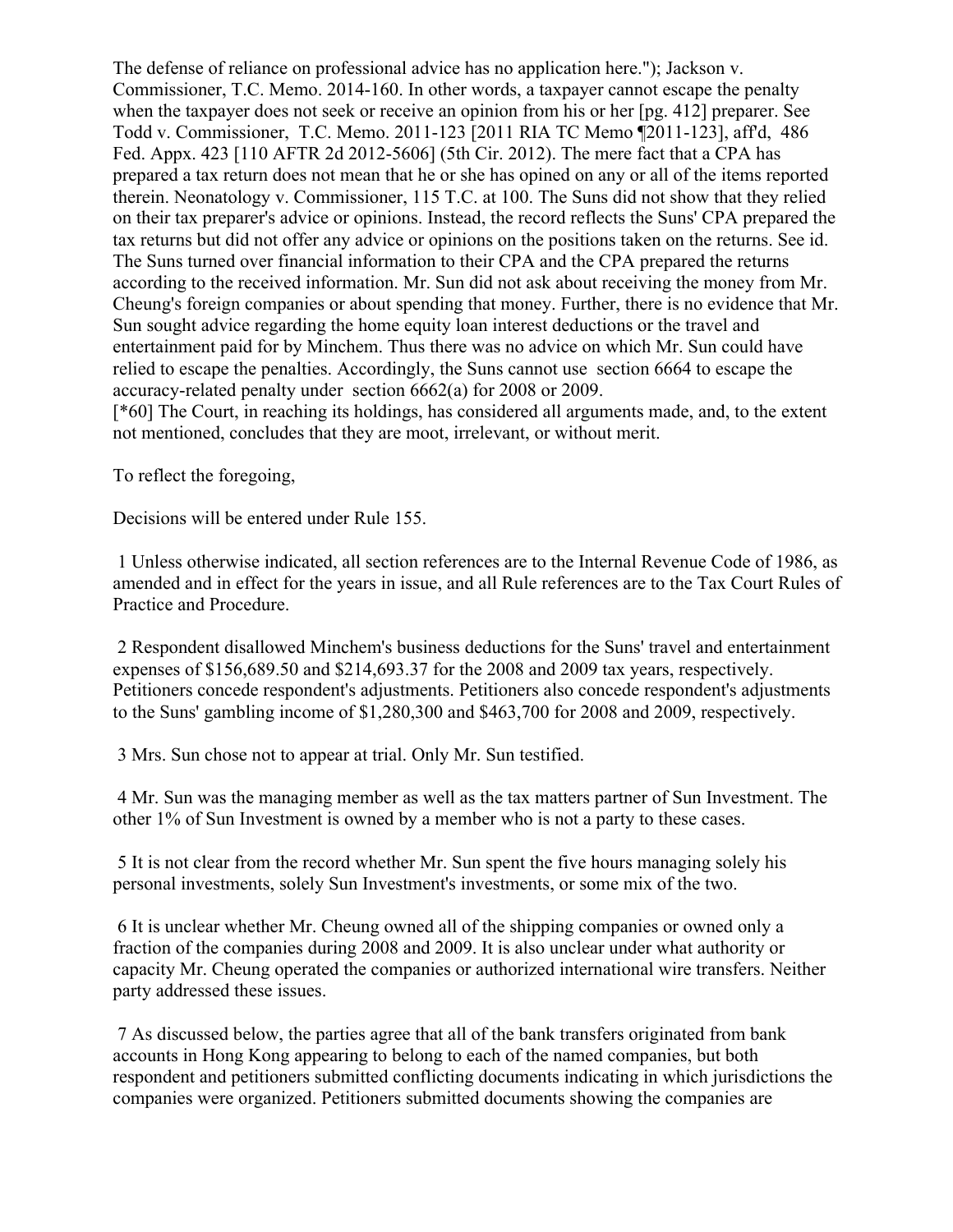organized in Liberia, the British Virgin Islands, and Panama. Respondent submitted documents showing companies, with the same or substantially similar names, are organized in Hong Kong. Neither set of documents reflects Mr. Cheung as the owner of any of the entities. The country in which each company is organized is not pertinent to these cases; and the Court does not decide whether companies sharing the same name are the same company or where the companies are organized.

8 When first asked about the return, Mr. Cheung exclaimed that a 10%-15% return was "definitely" not annual because Mr. Sun "would not be able to achieve that", but when asked to clarify the return on investment he remarked: "Of course that's annually".

9 The Court does not decide whether the companies are the same companies as the Hong Kong registered companies or the companies organized elsewhere and notes only that all the wire transfers originated from Hong Kong accounts purporting to be owned by companies with the stated names. It is also unclear under what authority or capacity Mr. Cheung originated the wire transfers from Hong Kong to the U. S. bank account held by Minchem.

10 The stipulation erroneously states the credited amount from Kingdom Shipping as \$10,730,828.51. Minchem's financial ledger shows the actual amount was \$10,430,828.51. The Court will disregard the stipulation as inconsistent with the financial ledger. See Rule 91(a); see also Cal-Maine Foods, Inc. v. Commissioner, 93 T.C. 181, 195-196 (1989). Further, the record does not show what happened to the \$825,059.49 that was not reported in the officer loan account.

11 Able Glory recalled \$720,000 of the December 15, 2009, transfer. Minchem returned the amount on December 16, 2009. Thus, the net amount received by Minchem and credited to the officer loan account from Mr. Cheung's companies in 2009 was \$2,795,130.

12 As discussed below, Mr. Sun made several advances to casinos from the officer loan account and some lesser portions of the advances were returned to the officer loan account and reported as credits or not returned at all. Similarly, on April 4, 2008, Mr. Sun loaned a friend \$75,000, \$20,000 of which was repaid and reported as a credit on November 14, 2008. These credits are not independent deposits and instead represent portions of amounts that were already credited to the officer loan account.

13 These sums include only the net amounts from Mr. Sun's transfers to casinos and personal loans. Mr. Sun pointed to \$3,150,053.50 of debits in 2008 and \$114,695 of debits in 2009 for which he could not remember whether the related expenses were personal, investment, or business.

14 In 2008 Minchem's officer loan account transferred money to the Wynn casino in the following amounts: \$500,000 on March 27, \$1 million on June 4, \$1 million on September 11, \$100 on September 12, \$1 million on November 25, and \$1 million on December 26. In 2008 the Wynn casino transferred money to Minchem's officer loan account in the following amounts: \$480,000 on April 4, \$1 million on September 12, \$806,000 on December 1, and \$100 on December 31. Minchem's officer loan account also transferred \$300,000 to the MGM casino on November 24 and received back \$108,450 from the MGM casino on December 1.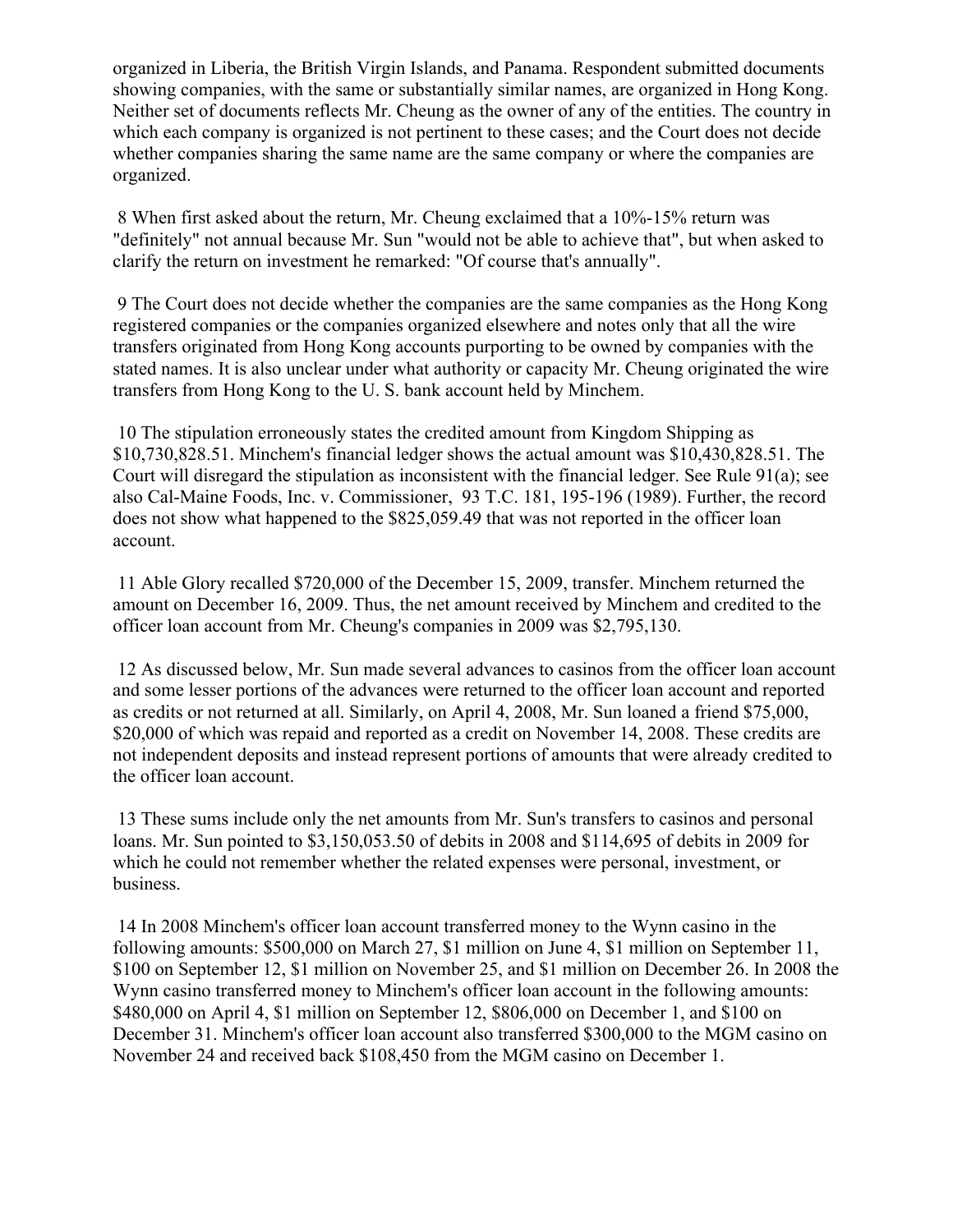15 In 2009 Minchem's officer loan account transferred \$1 million to the Wynn casino on June 12. Minchem's officer loan account received \$1 million and \$300,000 from the Wynn casino on January 5 and June 23, respectively.

16 Combining the 2008 and 2009 tax years better reflects Mr. Sun's gambling transactions because Mr. Sun advanced a casino \$1 million on December 26, 2008, and \$1 million was returned on January 5, 2009. Thus the debits in the officer loan account appear inflated for 2008 and the credits appear inflated for 2009 because these two transfers likely stem from the same transaction and result in a zero sum.

17 Mr. Sun was a direct or indirect member for each of these partnership entities.

18 Petitioners made an oral motion to shift the burden as to nonfraud issues. Under sec. 7491(a)(2) a taxpayer must comply with the requirements to substantiate any item. As discussed below, petitioners did not substantiate the interest deduction. Thus the burden does not shift under sec. 7491 with respect to the interest deduction.

19 The sec. 6039F exception for certain organizations are not applicable in these cases.

20 These amounts do not include two \$100 transactions in tax year 2008. On September 12, \$100 was debited from Minchem's officer loan account to Wynn casino, and on December 31, \$100 was credited to the officer loan account by Wynn casino. Both transfers note that they are "Reverse Posted" funds.

21 This is distinctly different from leaving the money in a third-party non-interest-earning account. The funds were not merely idle but used to effect a specific purpose chosen by Mr. Sun. Minchem and Mr. Sun would not have benefited from showing an increased cashflow if the money were deposited and left idle with a disinterested bank.

22 The additional \$825,059.49, although not deposited into Minchem's officer loan account, was wire transferred to Minchem. The record does not reflect what happened to the \$825,059.49 that was not reported in the officer loan account, but the Court will presume that Mr. Sun also used the funds as his own. See supra note 10.

23 Sun Investment may have shifted 0.000001% distributive share of the profits from Mr. Sun to the other member in 2009.

24 Sun Investment reported a \$52,166 increase in "other current liabilities" and a \$257,747 increase in "mortgages, notes, bonds payable in 1 year or more" on its 2008 Form 1065, U.S. Return of Partnership Income.

25 Sun Investment reported increases of \$312 in "other current liabilities" and \$284,775 in liabilities for "mortgages, notes, bonds payable in 1 year or more" on the LLC's 2009 Form 1065.

26 Respondent's badge of "Omission of entire source of income" fits within the "understating income" badge, also asserted by respondent. Respondent's badge of "Making inconsistent representations" fits within the "Implausible and inconsistent explanations" badge, also asserted by respondent. Last, respondent's "False statement about a material fact" fits within the "Lack of credibility of the taxpayer's testimony" badge, also asserted by respondent.